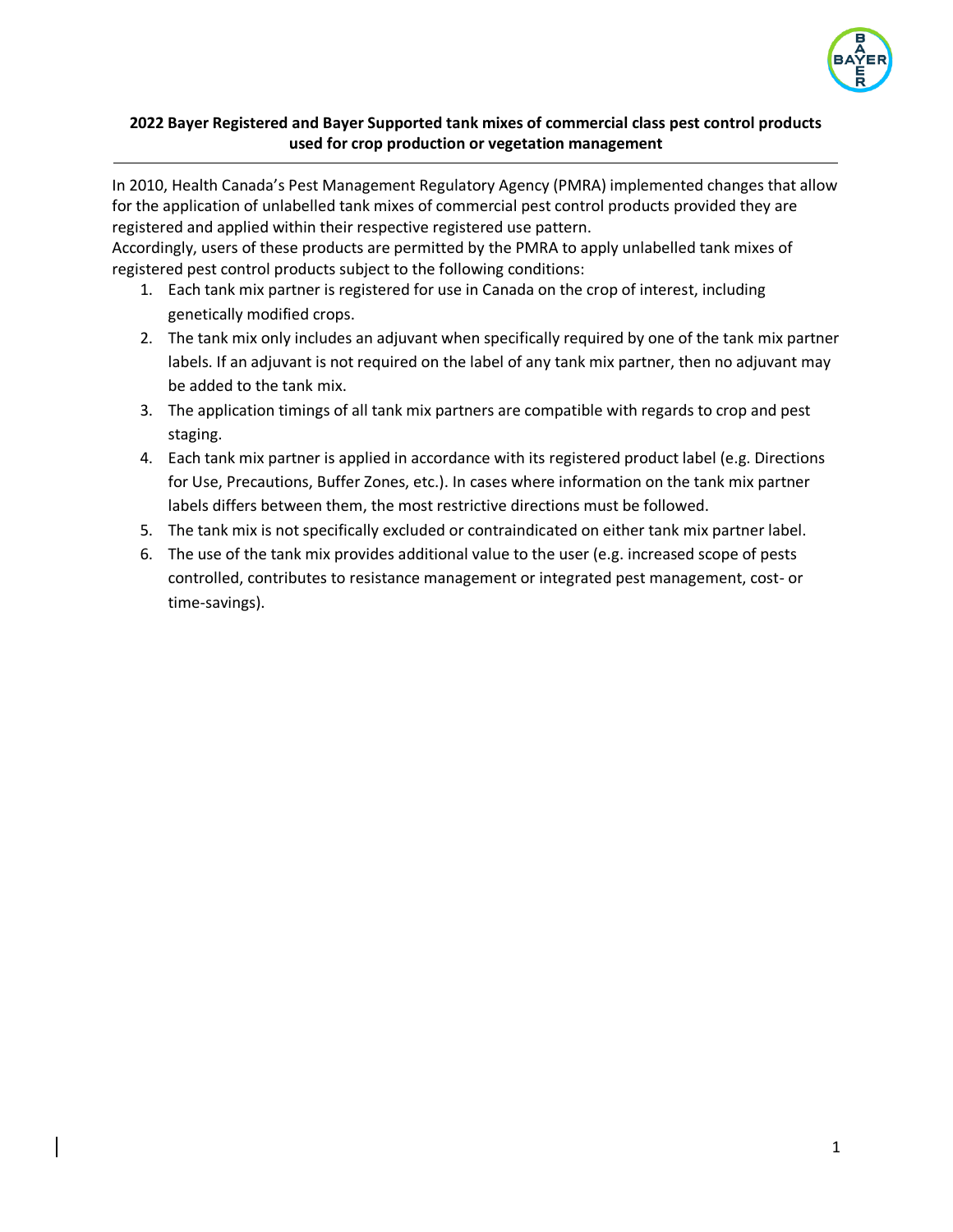

### **General precautionary statement:**

In some cases, tank mixing pest control products can result in reduced biological activity (antagonism = reduced efficacy) or increased biological activity (synergism = increased host injury). If a grower uses, or if anyone including any retail, crop advisor, agronomist or provincial extension personnel makes a recommendation to use, unlabelled tank mixes not approved by Bayer in writing they are assuming all liability, and Bayer disclaims any liability, for:

- 1. Any antagonistic or synergistic effects of the unlabelled tank mixes; and
- 2. The use of the Bayer product.

#### **What does Bayer support in relation to this new tank mix policy?**

Bayer will only support the use of Bayer products with tank mixes presently listed on Bayer product labels or with the unlabelled tank mixes listed in this document.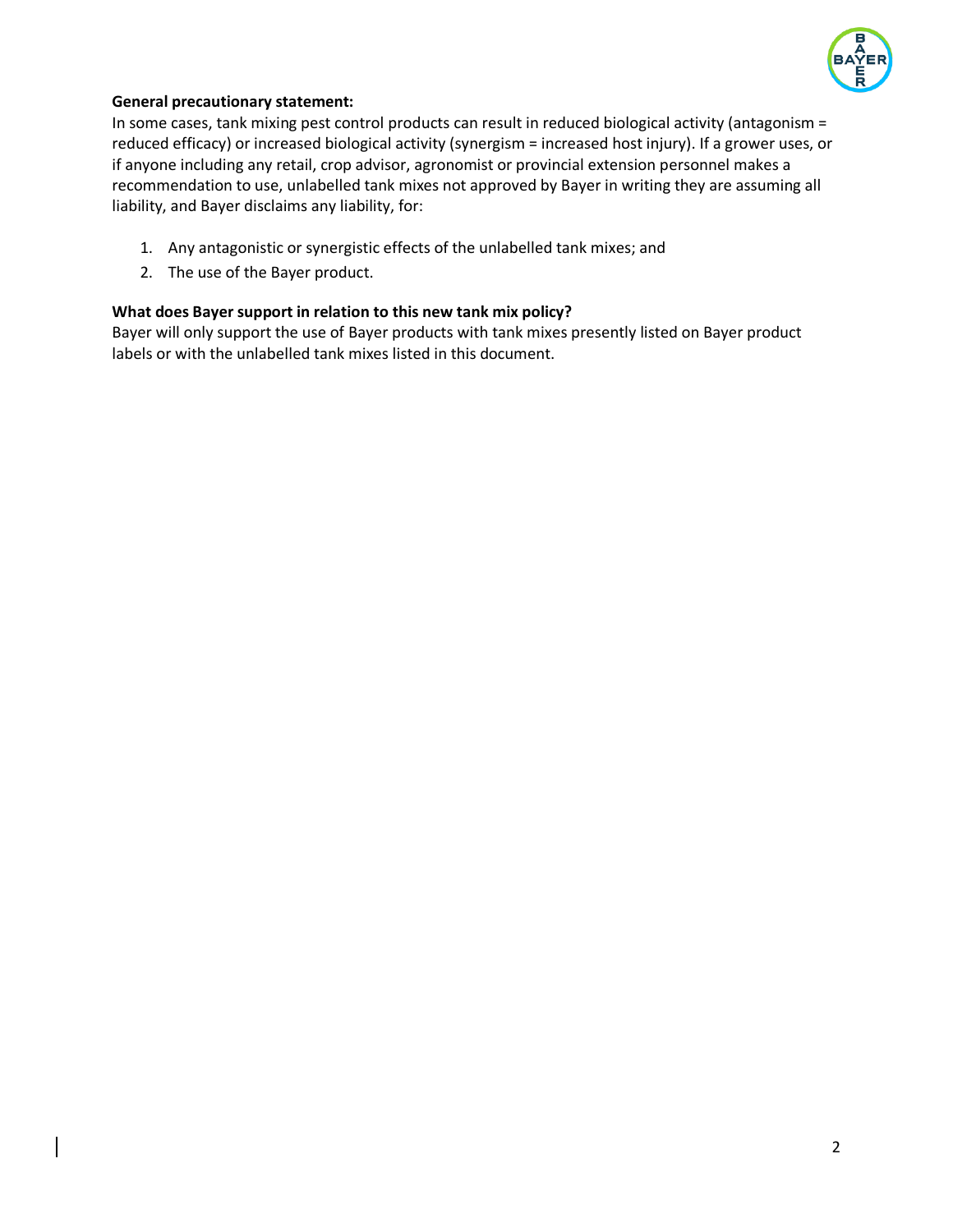

## **Summary of Registered and Unlabeled, Bayer Supported Tank Mixes**

| <b>BUCTRIL<sup>®</sup> M</b>                   |                                |                                                                 |                                                    |                                                                                                                                                                                                                                             |
|------------------------------------------------|--------------------------------|-----------------------------------------------------------------|----------------------------------------------------|---------------------------------------------------------------------------------------------------------------------------------------------------------------------------------------------------------------------------------------------|
| <b>TANK MIXES</b>                              | <b>REGISTERED</b><br><b>OR</b> | <b>TANK MIX ORDER</b>                                           | <b>CROPS</b>                                       | <b>NOTES</b>                                                                                                                                                                                                                                |
|                                                | <b>SUPPORTED</b>               |                                                                 |                                                    |                                                                                                                                                                                                                                             |
| Ally®                                          | Registered                     | Ally® > Buctril $M > NIS$                                       | <b>Barley and Wheat</b>                            | Used for hemp-nettle and chickweed, as well<br>as labelled weeds.                                                                                                                                                                           |
| Axial <sup>®</sup>                             | Registered                     | Buctril M > Axial® BIA                                          | Spring barley and<br>Spring wheat                  | Adigor® at 283 mL/ac. Do not apply by aerial<br>application.<br>Only apply this mix to wheat that is not<br>underseeded to legumes.                                                                                                         |
| Centurion®/Select®                             | Registered                     | Buctril M > Centurion®<br>> Amigo <sup>®</sup>                  | Flax                                               | Cannot be applied by air.                                                                                                                                                                                                                   |
| Everest <sup>®</sup>                           | Registered                     | Everest <sup>®</sup> > Buctril M ><br><b>NIS</b>                | Spring wheat                                       | Non-ionic at 0.25% v/v. Do not apply by aerial<br>application.                                                                                                                                                                              |
| Horizon <sup>®</sup> NG                        | Registered                     | Buctril M > Horizon®<br>ΝG                                      | Wheat                                              | For control of Persian darnel, increase<br>Horizon <sup>®</sup> rate to 117 mL/ac. and Score® to 1%<br>v/v.                                                                                                                                 |
| Liquid Achieve®                                | Registered                     | Achieve® > Buctril M ><br>Turbocharge <sup>®</sup>              | Durum and Spring<br>wheat                          | Do not apply by air. + Turbocharge® at 0.5%<br>v/v.                                                                                                                                                                                         |
| <b>MCPA Ester</b>                              | Registered                     | Buctril M > MCPA                                                | Barley, Oats and<br>Wheat                          | Can add an additional 275 g ai MCPA per<br>hectare.                                                                                                                                                                                         |
| <b>MCPA Ester</b>                              | Registered                     | <b>Buctril M &gt; MCPA</b>                                      | Barley, Oats and<br>Wheat                          | To increase control of volunteer canola and<br>hemp-nettle, add 2 to 4 oz of MCPA.<br>MCPA K is preferred for hemp-nettle. Do not<br>add more than 4 active ounces, beware of<br>antagonistic effects of mixing a Group 1 and a<br>Group 4. |
| Poast <sup>®</sup>                             | Registered                     | Buctril M > Poast <sup>®</sup>                                  | Flax                                               | Do not use on low linolenic varieties. Do not<br>spray when flax is under stress.                                                                                                                                                           |
| Puma Advance                                   | Registered                     | Buctril M > Puma<br>Advance                                     | <b>Barley and Wheat</b>                            |                                                                                                                                                                                                                                             |
| Refine® SG                                     | Registered                     | Refine® > Buctril M ><br><b>NIS</b>                             | <b>Barley and Wheat</b>                            | Usually used when targeting chickweed,<br>hemp-nettle and redroot pigweed.                                                                                                                                                                  |
| Refine® SG + Puma<br>Advance                   | Registered                     | Refine® > Buctril M<br>> Puma Advance                           | <b>Barley and Wheat</b>                            |                                                                                                                                                                                                                                             |
| Select <sup>®</sup>                            | Registered                     | Buctril M > Select <sup>®</sup> ><br>Merge <sup>®</sup>         | Flax                                               | Cannot be applied by air because crop damage<br>or poor control may result.                                                                                                                                                                 |
| Sevin <sup>®</sup> XLR Plus                    | Supported                      | Sevin <sup>®</sup> XLR Plus ><br><b>Buctril M</b>               | Barley; Durum,<br>Spring and Winter<br>wheat; Oats |                                                                                                                                                                                                                                             |
| Simplicity™<br>GoDRI™                          | Supported                      | Simplicity <sup>™</sup> GoDRI <sup>™</sup> ><br>Buctril M > NIS | Durum and Spring<br>wheat                          |                                                                                                                                                                                                                                             |
| Stratego PRO<br>(ON, QC, NB, NS,<br>NFLD, PEI) | Supported                      | Stratego PRO > Buctril<br>м                                     | Winter wheat                                       | High water volumes decrease potential injury;<br>especially important in cool temperatures.                                                                                                                                                 |
| Tilt®                                          | Supported                      | Tilt® > Buctril M                                               | Barley; Durum,<br>Spring and Winter<br>wheat; Oats |                                                                                                                                                                                                                                             |
| Traxos <sup>®</sup>                            | Supported                      | Buctril M > Traxos®                                             | Durum and Spring<br>wheat                          |                                                                                                                                                                                                                                             |
| Varro                                          | Registered                     | Varro > Buctril M                                               | Wheat                                              |                                                                                                                                                                                                                                             |

Note: Please consult the individual product labels to ensure that your specific pest is controlled/suppressed in the appropriate crop.

 $\begin{array}{c} \hline \end{array}$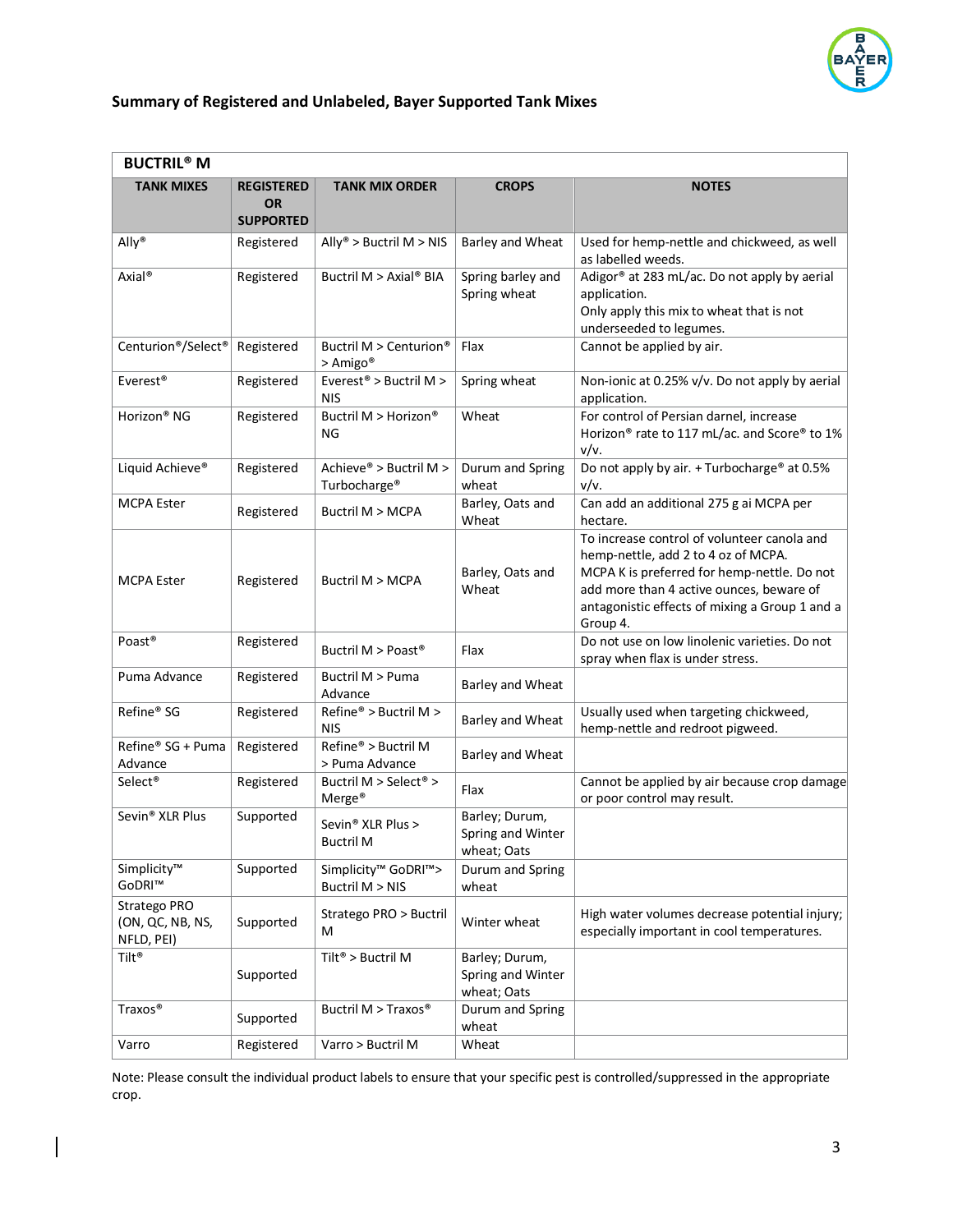

| <b>CIRRAY</b>                             |                                                    |                                             |                                |                                                                                                                      |  |
|-------------------------------------------|----------------------------------------------------|---------------------------------------------|--------------------------------|----------------------------------------------------------------------------------------------------------------------|--|
| <b>TANK MIXES</b>                         | <b>REGISTERED</b><br><b>OR</b><br><b>SUPPORTED</b> | <b>TANK MIX ORDER</b>                       | <b>CROPS</b>                   | <b>NOTES</b>                                                                                                         |  |
| 2,4-D Ester LV<br>700                     | Registered                                         | 2,4-D Ester LV<br>$700 >$ Cirray            | Spring Wheat,<br>Barley        |                                                                                                                      |  |
| Ally <sup>®</sup>                         | Registered                                         | Ally > Cirray                               | Spring Wheat,<br>Barley        |                                                                                                                      |  |
| Attain <sup>™</sup> XC A +<br>2,4-D Ester | Registered                                         | Attain $XC A + 2,4-$<br>D Ester > Cirray    | Spring Wheat,<br><b>Barley</b> |                                                                                                                      |  |
| Barricade <sup>®</sup> II                 | Supported                                          | Barricade II ><br>Cirray                    | Spring Wheat,<br>Barley        |                                                                                                                      |  |
| Barricade M                               | Supported                                          | Barricade M ><br>Cirray                     | Spring Wheat,<br><b>Barley</b> |                                                                                                                      |  |
| Buctril® M                                | Registered                                         | <b>Buctril M &gt; Cirray</b>                | Spring Wheat,<br><b>Barley</b> |                                                                                                                      |  |
| Cirpreme <sup>™</sup> XC                  | Supported                                          | Cirpreme XC ><br>Cirray                     | Spring Wheat,<br>Barley        |                                                                                                                      |  |
| Curtail® M                                | Supported                                          | Curtail M > Cirray                          | Spring Wheat,<br><b>Barley</b> |                                                                                                                      |  |
| Dyvel <sup>®</sup>                        | Registered                                         | Dyvel > Cirray                              | Spring Wheat,<br>Barley        |                                                                                                                      |  |
| Dyvel DS                                  | Registered                                         | Dyvel DS > Cirray                           | Spring Wheat,<br>Barley        |                                                                                                                      |  |
| Enforcer <sup>®</sup> D                   | Supported                                          | Enforcer D ><br>Cirray                      | Spring Wheat,<br><b>Barley</b> |                                                                                                                      |  |
| Enforcer M                                | Supported                                          | Enforcer M ><br>Cirray                      | Spring Wheat,<br>Barley        |                                                                                                                      |  |
| Exhilarate™                               | Supported                                          | Exhilarate > Cirray                         | Spring Wheat,<br><b>Barley</b> |                                                                                                                      |  |
| Frontline™<br>Herbicide Tank<br>Mix       | Registered                                         | Frontline<br>Herbicide Tank<br>Mix > Cirray | Spring Wheat,<br><b>Barley</b> |                                                                                                                      |  |
| Frontline XL                              | Registered                                         | Frontline XL ><br>Cirray                    | Spring Wheat,<br>Barley        |                                                                                                                      |  |
| Infinity® FX<br>Herbicide                 | Supported                                          | Infinity FX ><br>Cirray                     | Spring Wheat,<br>Barley        | Add AMS for high populations of broadleaf<br>weeds. Mixing Order when AMS added:<br>AMS>FX Herbicide>Infinity>Cirray |  |
| Infinity<br>Herbicide                     | Registered                                         | Infinity Herbicide<br>> Cirray              | Spring Wheat,<br><b>Barley</b> |                                                                                                                      |  |
| Lontrel <sup>™</sup> 360                  | Registered                                         | Lontrel $360 >$<br>Cirray                   | Spring Wheat,<br><b>Barley</b> |                                                                                                                      |  |
| <b>MCPA Amine</b><br>500                  | Registered                                         | MCPA Amine 500<br>> Cirray                  | Spring Wheat,<br>Barley        |                                                                                                                      |  |
| <b>MCPA Ester</b>                         | Registered                                         | MCPA Ester ><br>Cirray                      | Spring Wheat,<br><b>Barley</b> |                                                                                                                      |  |
| Mecoprop®-P                               | Registered                                         | Mecoprop-P ><br>Cirray                      | Spring Wheat,<br><b>Barley</b> |                                                                                                                      |  |
| Mextrol <sup>®</sup> 450                  | Registered                                         | Mextrol 450 ><br>Cirray                     | Spring Wheat,<br><b>Barley</b> |                                                                                                                      |  |
| Momentum™                                 | Supported                                          | Momentum ><br>Cirray                        | Spring Wheat,<br><b>Barley</b> |                                                                                                                      |  |
| OcTTain <sup>™</sup> XL                   | Supported                                          | OcTTain XL ><br>Cirray                      | Spring Wheat,<br>Barley        | Minimum of 4 leaf crop stage as per<br>OcTTain XL label                                                              |  |
| Pixxaro™<br>Herbicide                     | Registered                                         | Pixxaro Herbicide<br>> Cirray               | Spring Wheat,<br>Barley        |                                                                                                                      |  |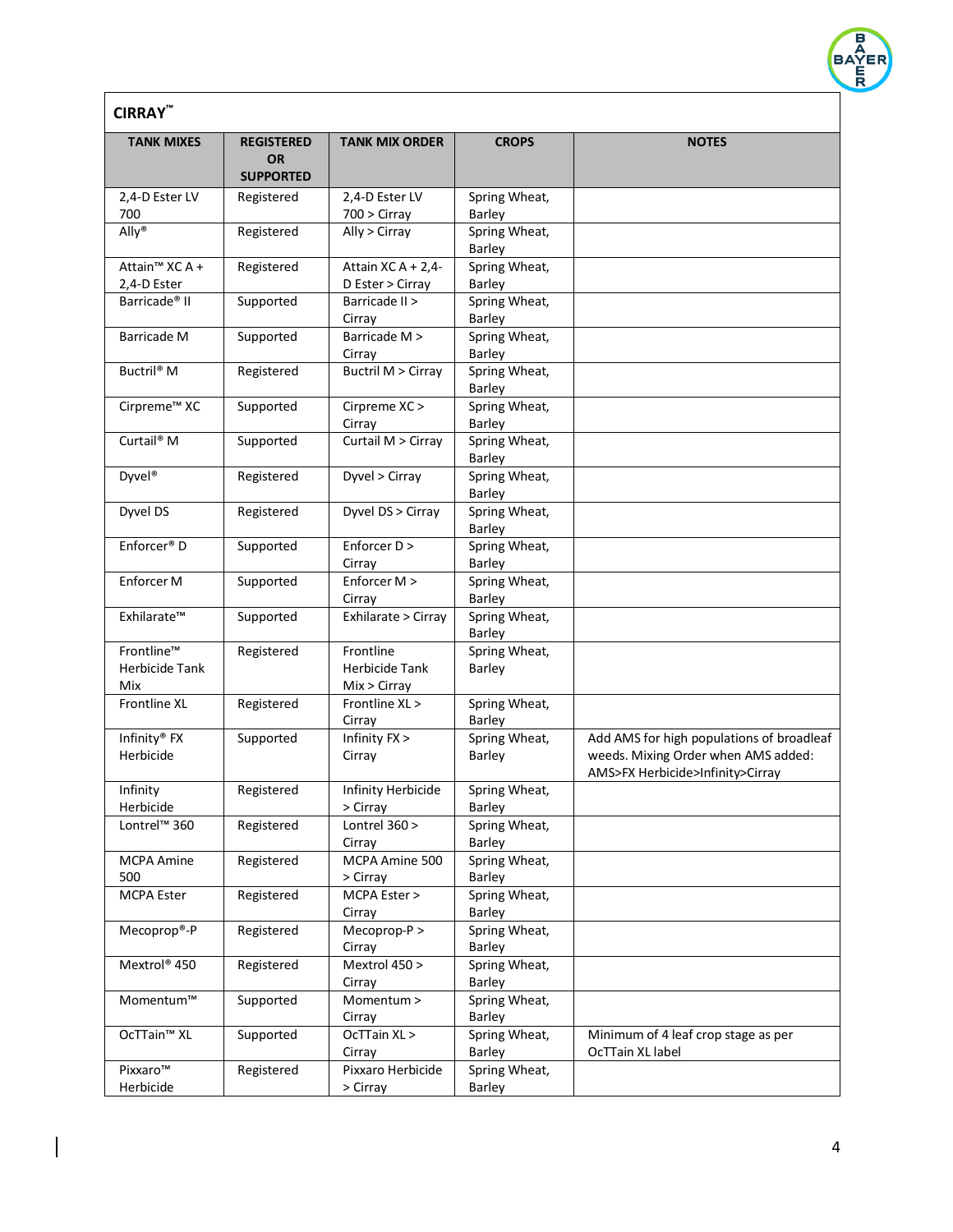

| Prestige™ XC             | Registered | Prestige XC           | Spring Wheat, |  |
|--------------------------|------------|-----------------------|---------------|--|
| Herbicide Tank           |            | <b>Herbicide Tank</b> | Barley        |  |
| Mix                      |            | Mix > Cirray          |               |  |
| Prestige XL              | Supported  | Prestige XL >         | Spring Wheat, |  |
|                          |            | Cirray                | Barley        |  |
| Prominex™                | Supported  | Prominex > Cirray     | Spring Wheat, |  |
|                          |            |                       | Barley        |  |
| Refine® Extra            | Registered | Refine Extra >        | Spring Wheat, |  |
|                          |            | Cirrav                | Barley        |  |
| Refine SG                | Registered | Refine SG > Cirray    | Spring Wheat, |  |
|                          |            |                       | Barley        |  |
| Spectrum™                | Registered | Spectrum              | Spring Wheat, |  |
| <b>Herbicide Tank</b>    |            | <b>Herbicide Tank</b> | <b>Barley</b> |  |
| Mix                      |            | Mix > Cirray          |               |  |
| Stellar <sup>™</sup> A + | Registered | Stellar A + Stellar   | Spring Wheat, |  |
| <b>Stellar B</b>         |            | $B >$ Cirray          | <b>Barley</b> |  |
| <b>Stellar XL</b>        | Supported  | Stellar XL > Cirray   | Spring Wheat, |  |
|                          |            |                       | Barley        |  |
| Thumper <sup>®</sup>     | Registered | Thumper > Cirray      | Spring Wheat, |  |
|                          |            |                       | Barley        |  |
| Tilt <sup>®</sup> 250E   | Registered | Tilt $250E >$ Cirray  | Spring Wheat, |  |
|                          |            |                       | Barley        |  |
| Triton <sup>®</sup> C    | Registered | Triton C > Cirray     | Spring Wheat, |  |
|                          |            |                       | Barley        |  |
| Trophy®                  | Registered | Trophy > Cirray       | Spring Wheat, |  |
|                          |            |                       | <b>Barley</b> |  |

| <b>CONVERGE® XT (CONVERGE 480 + CONVERGE FLEXX)</b>               |                                          |                                                                                     |              |                                                                                                                                                                                                                                                                         |  |
|-------------------------------------------------------------------|------------------------------------------|-------------------------------------------------------------------------------------|--------------|-------------------------------------------------------------------------------------------------------------------------------------------------------------------------------------------------------------------------------------------------------------------------|--|
| <b>TANK MIXES</b>                                                 | <b>REGISTERED OR</b><br><b>SUPPORTED</b> | <b>TANK MIX ORDER</b>                                                               | <b>CROPS</b> | <b>NOTES</b>                                                                                                                                                                                                                                                            |  |
| Converge Flexx +<br>Roundup Xtend<br>with VaporGrip<br>technology | Supported                                | Converge Flexx ><br>Roundup Xtend with<br>VaporGrip®<br>technology                  | Corn         | Use pre-emerge to corn.                                                                                                                                                                                                                                                 |  |
| Converge Flexx<br>+ XtendiMax<br>(Dicamba)<br>+ Roundup           | Supported <sup>1</sup>                   | Converge Flexx ><br>XtendiMax<br>> Roundup                                          | Corn         | Use pre-emerge on corn.                                                                                                                                                                                                                                                 |  |
| Roundup Brand<br>herbicides                                       | Registered                               | Converge 480 ><br>Converge Flexx<br>> Roundup Brand<br>herbicides                   | Corn         | Converge XT tank mixed with Roundup can be<br>applied up to the 3 leaf stage of Roundup-<br>tolerant (glyphosate) corn at the low rate (30<br>ac./case) only. If tank mixing Converge XT with<br>Roundup at the high or mid-rate, it can only<br>be applied pre-emerge. |  |
| Roundup Xtend<br>with VaporGrip<br>technology                     | Supported                                | Converge 480 ><br>Converge Flexx<br>> Roundup Xtend<br>with VaporGrip<br>technology | Corn         | Use pre-emerge on corn                                                                                                                                                                                                                                                  |  |
| XtendiMax with<br>VaporGrip<br>Technology                         | Supported <sup>1</sup>                   | Converge 480 ><br>Converge Flexx ><br>XtendiMax with                                | Corn         | Use pre-emerge and can be applied up to the<br>3-leaf stage of corn.                                                                                                                                                                                                    |  |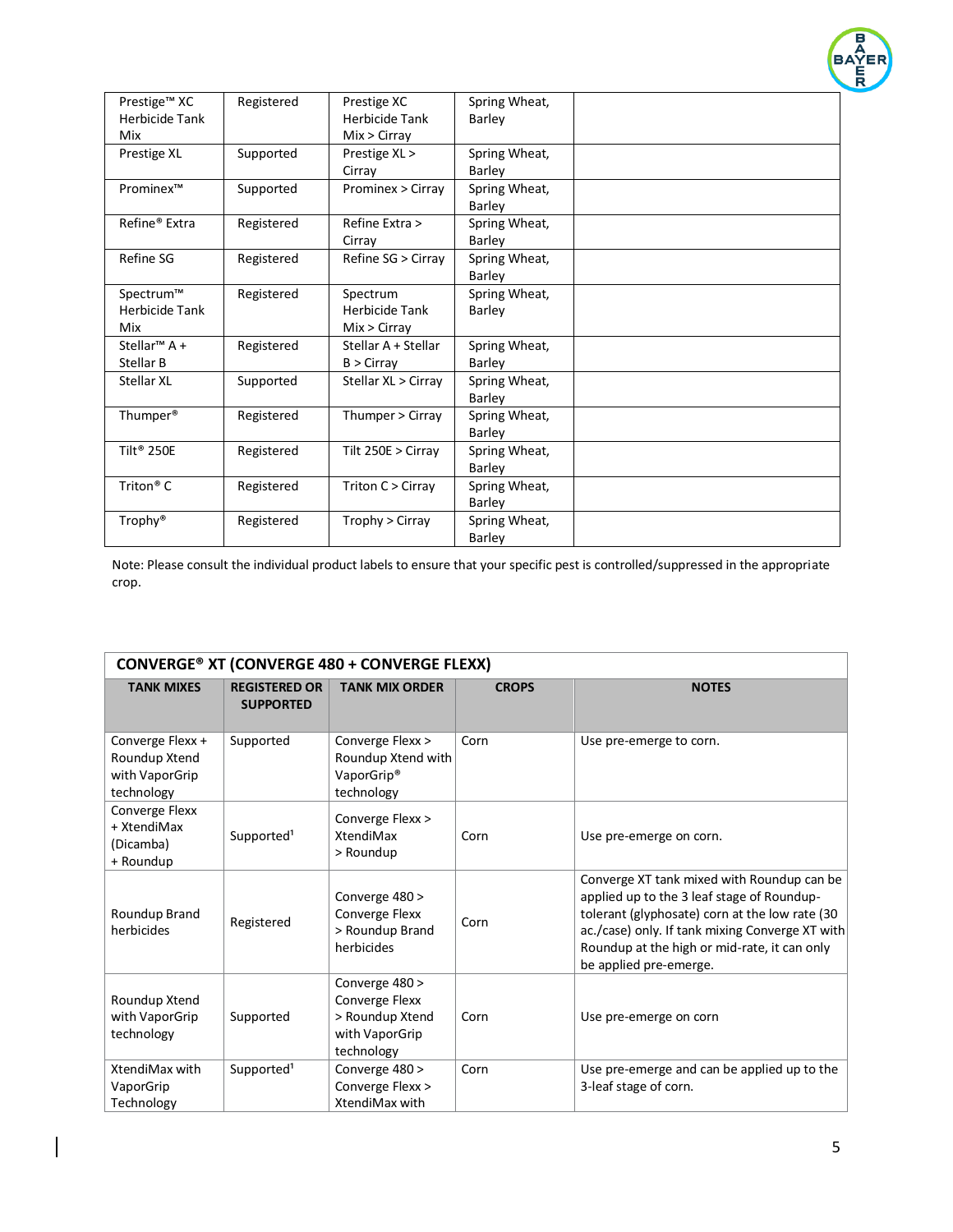

| + Roundup Brand | VaporGrip <sup>®</sup>     |  |  |
|-----------------|----------------------------|--|--|
| herbicides      | Technology                 |  |  |
|                 | (Dicamba)+                 |  |  |
|                 | Roundup <sup>®</sup> Brand |  |  |
|                 | herbicides                 |  |  |
|                 |                            |  |  |

<sup>1</sup> These tank mixes are supported because both non-Roundup brand herbicides are registered for use with Roundup brand herbicides individually.

| <b>CORVUS®</b>                                                                        |                                          |                                                           |                            |                                                                                               |  |  |
|---------------------------------------------------------------------------------------|------------------------------------------|-----------------------------------------------------------|----------------------------|-----------------------------------------------------------------------------------------------|--|--|
| <b>TANK MIXES</b>                                                                     | <b>REGISTERED OR</b><br><b>SUPPORTED</b> | <b>TANK MIX ORDER</b>                                     | <b>CROPS</b>               | <b>NOTES</b>                                                                                  |  |  |
| AAtrex 480 Liquid<br>Herbicide                                                        | Registered                               | Aatrex 480 > Corvus                                       | Field corn                 | Pre-plant incorporated, pre-emergence or early<br>post-emergence (up to 2-leaf stage).        |  |  |
| Roundup<br>WeatherMAX with<br>Transorb <sub>2</sub><br>Technology Liquid<br>Herbicide | Registered                               | Corvus > Roundup<br>WeatherMAX                            | Field corn or seed<br>corn | For hybrids containing Roundup Ready 2<br>Technology. Pre-plant surface or pre-<br>emergence. |  |  |
| Roundup Brands                                                                        | Registered                               | Corvus > Roundup<br><b>Brands</b>                         | Field corn                 | For hybrids containing Roundup Ready 2<br>Technology. Pre-plant surface or pre-<br>emergence. |  |  |
| Roundup Transorb<br>HC Liquid Herbicide                                               | Registered                               | Corvus > Roundup<br>Transorb HC                           | Field corn                 | For hybrids containing Roundup Ready 2<br>Technology. Pre-plant surface or pre-<br>emergence. |  |  |
| Roundup Xtend<br>with VaporGrip<br>Technology                                         | Registered                               | Corvus > Roundup<br>Xtend with<br>VaporGrip<br>Technology | Field corn                 | For hybrids containing Roundup Ready 2<br>Technology. Pre-plant surface or pre-<br>emergence. |  |  |
| Roundup Xtend 2<br>with VaporGrip<br>Technology                                       | Registered                               | Corvus > Roundup<br>Xtend 2                               | Field corn                 | For hybrids containing Roundup Ready 2<br>Technology. Pre-plant surface or pre-<br>emergence. |  |  |
| XtendiMax with<br>VapourGrip<br>Technology                                            | Registered                               | Corvus > XtendiMAX                                        | Field corn                 | Pre-emergence or early post-emergence (up to<br>2-leaf stage)                                 |  |  |

 Note: Please consult the individual product labels to ensure that your specific pest is controlled/suppressed in the appropriate crop.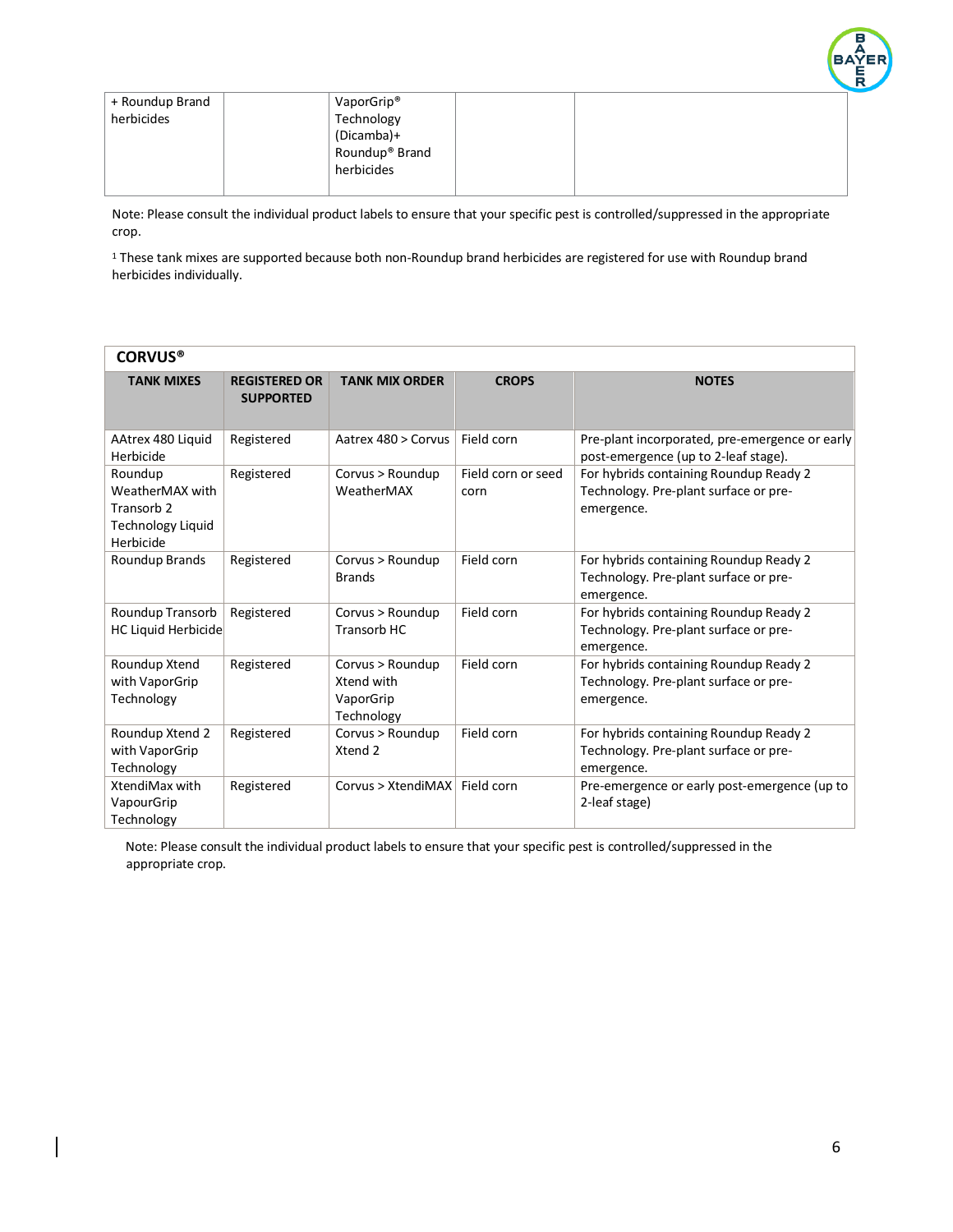| <b>DECIS<sup>®</sup></b>                               |                                                    |                                                                      |                                                                                                 |                                                                                              |  |  |
|--------------------------------------------------------|----------------------------------------------------|----------------------------------------------------------------------|-------------------------------------------------------------------------------------------------|----------------------------------------------------------------------------------------------|--|--|
| <b>TANK MIXES</b>                                      | <b>REGISTERED</b><br><b>OR</b><br><b>SUPPORTED</b> | <b>TANK MIX ORDER</b>                                                | <b>CROPS</b>                                                                                    | <b>NOTES</b>                                                                                 |  |  |
| $2,4-D$                                                | Registered                                         | Decis $> 2,4$ -D                                                     | Barley, Corn, Oats,<br>Pasture and Wheat                                                        |                                                                                              |  |  |
| <b>Buctril M</b>                                       | Registered                                         | Decis > Buctril M                                                    | Barley, Flax, Oats<br>and Wheat                                                                 |                                                                                              |  |  |
| Centurion <sup>®</sup>                                 | Supported                                          | Decis > Centurion <sup>®</sup><br>> Amigo <sup>®</sup> (0.5% $v/v$ ) | All crops that both<br>products are<br>registered on                                            |                                                                                              |  |  |
| Centurion <sup>®</sup> +<br>Liberty®                   | Supported                                          | Amigo® (0.5% v/v) ><br>Liberty®<br>> Centurion <sup>®</sup> > Decis  | InVigor® canola                                                                                 |                                                                                              |  |  |
| Delaro                                                 | Supported                                          | Delaro > Decis                                                       | Lentils                                                                                         |                                                                                              |  |  |
| Headline®                                              | Supported                                          | Headline® > Decis                                                    | All crops that both<br>products are<br>registered on                                            |                                                                                              |  |  |
| Lance <sup>®</sup>                                     | Supported                                          | Lance <sup>®</sup> > Decis                                           | Alfalfa (seed<br>production only),<br><b>Canola and Lentils</b>                                 |                                                                                              |  |  |
| Liberty®                                               | Supported                                          | Liberty® > Decis                                                     | InVigor® canola                                                                                 |                                                                                              |  |  |
| <b>MCPA Ester</b>                                      | Registered                                         | Decis > MCPA                                                         | Barley, Corn, Flax,<br>Oats, Pasture and<br>Wheat                                               |                                                                                              |  |  |
| Odyssey®                                               | Supported                                          | Odyssey® > Decis ><br>Merge <sup>®</sup>                             | Clearfield® Canola,<br>Clearfield® Xceed<br>B.Juncea Canola,<br>Clearfield <sup>®</sup> Lentils | Merge <sup>®</sup> must be used with Odyssey® at a rate<br>of 0.5 L/100 L of spray solution. |  |  |
| Roundup brands                                         | Supported                                          | Decis > Roundup brands                                               | Roundup Ready<br>Canola, Roundup<br>Ready corn                                                  |                                                                                              |  |  |
| XtendiMax with<br>VaporGrip<br>Technology <sup>®</sup> | Registered                                         | XtendiMax with<br>VaporGrip Technology®<br>> Decis                   | Barley, Corn, Oats,<br>Pasture and Wheat                                                        |                                                                                              |  |  |

| <b>INFINITY®</b>  |                                                    |                                   |                                              |                                                                                                                                                                                                                                                                                                                                     |  |
|-------------------|----------------------------------------------------|-----------------------------------|----------------------------------------------|-------------------------------------------------------------------------------------------------------------------------------------------------------------------------------------------------------------------------------------------------------------------------------------------------------------------------------------|--|
| <b>TANK MIXES</b> | <b>REGISTERED</b><br><b>OR</b><br><b>SUPPORTED</b> | <b>TANK MIX ORDER</b>             | <b>CROPS</b>                                 | <b>NOTES</b>                                                                                                                                                                                                                                                                                                                        |  |
| 2,4-D Ester       | Supported                                          | Infinity $> 2,4$ -D Ester         | Barley, Durum,<br>Spring and Winter<br>wheat | Add 2,4-D Ester at 140 to 280 g ai/ha (2 to 4<br>active oz./ac.). When mixing with a graminicide,<br>the addition of 2,4-D Ester may result in<br>reduced grass control under drought<br>conditions,<br>heavy grass populations or advanced grass<br>stages.<br>With the addition of 2.4-D, minimum crop<br>growth stage is 4 leaf. |  |
| 2,4-D Ester + AMS | Registered<br>for control of<br>stork's-bill       | $AMS > Infinity > 2,4-D$<br>Ester | Barley, Durum,<br>Spring and Winter<br>wheat | Add 2,4-D Ester at 280 g ai/ha (4 active oz./ac.).<br>When mixing with a graminicide,                                                                                                                                                                                                                                               |  |

 $\begin{array}{c} \hline \end{array}$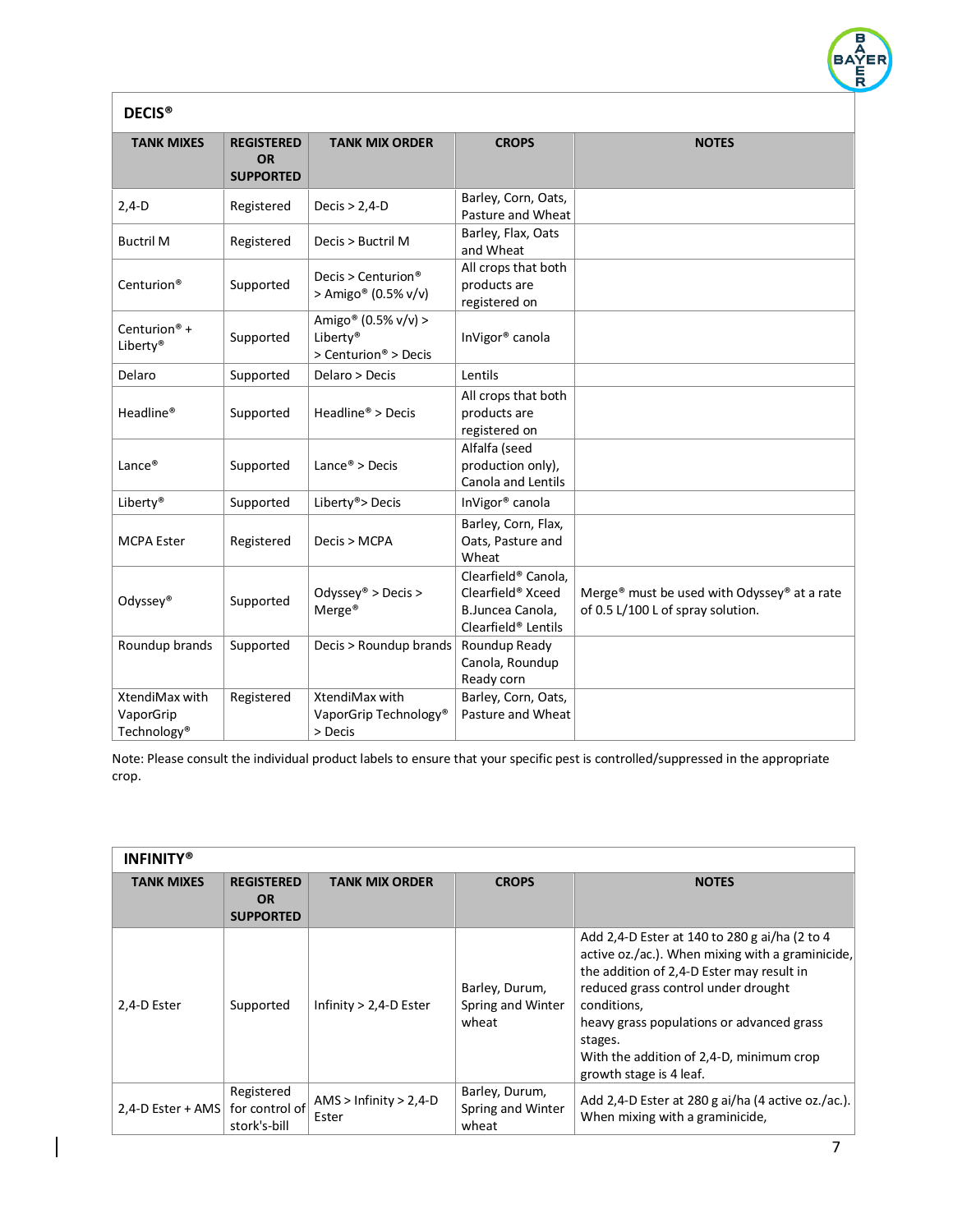

|                                        |            |                                                     |                          | the addition of 2,4-D Ester may result in                                                        |
|----------------------------------------|------------|-----------------------------------------------------|--------------------------|--------------------------------------------------------------------------------------------------|
|                                        |            |                                                     |                          | reduced grass control under drought                                                              |
|                                        |            |                                                     |                          | conditions,                                                                                      |
|                                        |            |                                                     |                          | heavy grass populations or advanced grass                                                        |
|                                        |            |                                                     |                          | stages.                                                                                          |
|                                        |            |                                                     |                          | With the addition of 2,4-D minimum, crop                                                         |
|                                        |            |                                                     |                          | growth stage is 4 leaf.                                                                          |
| Axial <sup>®</sup>                     | Registered | Infinity > Axial®                                   | <b>Barley and Spring</b> | Apply when the annual grass weeds are at the 1                                                   |
|                                        |            |                                                     | wheat                    | to 6 leaf, prior to 4th tiller, stage of growth.                                                 |
|                                        |            | Tilt <sup>®</sup> > Infinity > Axial <sup>®</sup> > | <b>Barley and Spring</b> | Temporary crop injury may be observed when                                                       |
| Axial <sup>®</sup> + Tilt <sup>®</sup> | Supported  | Adigor®                                             | wheat                    | AMS is included for enhanced broadleaf weed                                                      |
|                                        |            |                                                     |                          | control.                                                                                         |
| Decis                                  | Supported  | Decis > Infinity                                    | Barley, Durum and        |                                                                                                  |
|                                        |            |                                                     | Spring wheat             |                                                                                                  |
| Everest <sup>®</sup> 3.0               | Supported  | Everest <sup>®</sup> 3.0 > Infinity                 | Durum and Spring         |                                                                                                  |
|                                        |            |                                                     | wheat                    |                                                                                                  |
|                                        |            |                                                     |                          |                                                                                                  |
| Horizon <sup>®</sup> NG                | Registered | AMS (0.5 L/ac. in Spring                            | Durum and Spring         |                                                                                                  |
|                                        |            | wheat only) $>$ Infinity $>$                        | wheat                    |                                                                                                  |
|                                        |            | Horizon <sup>®</sup> NG                             |                          |                                                                                                  |
|                                        |            | AMS (0.5 L/ac. In Spring                            | Barley, Durum,           |                                                                                                  |
| Liquid Achieve®                        | Registered | or Winter wheat) >                                  | Spring and Winter        |                                                                                                  |
|                                        |            | Achieve® > Infinity                                 | wheat                    |                                                                                                  |
|                                        |            | > Turbocharge <sup>®</sup>                          |                          |                                                                                                  |
| Lontrel <sup>®</sup>                   | Supported  | Infinity > Lontrel®                                 | Barley, Durum and        |                                                                                                  |
|                                        |            |                                                     | Spring wheat             |                                                                                                  |
|                                        |            |                                                     |                          | Add MCPA Ester at 140 to 280 g ai/ha (2 to 4<br>active oz./ac.). When mixing with a graminicide, |
|                                        |            |                                                     |                          | the addition of MCPA Ester may result in                                                         |
|                                        |            |                                                     | Barley, Durum,           | reduced grass control under drought                                                              |
| <b>MCPA Ester</b>                      | Supported  | Infinity > MCPA Ester                               | Spring and Winter        | conditions,                                                                                      |
|                                        |            |                                                     | wheat                    | heavy grass populations or advanced grass                                                        |
|                                        |            |                                                     |                          | stages.                                                                                          |
|                                        |            |                                                     |                          | With the addition of MCPA, minimum crop                                                          |
|                                        |            |                                                     |                          | growth stage is 3 leaf.                                                                          |
|                                        |            | AMS (0.5 L/ac. in Spring                            |                          |                                                                                                  |
| Puma Advance                           | Registered | or winter Wheat) >                                  | Barley, Durum and        |                                                                                                  |
|                                        |            | Infinity > Puma Advance                             | Spring wheat             |                                                                                                  |
|                                        |            |                                                     |                          | Temporary crop injury may be observed when                                                       |
| Puma Advance +                         | Supported  | Tilt <sup>®</sup> > Infinity > Puma                 | <b>Barley and Spring</b> | AMS adjuvant is included for enhanced weed                                                       |
| Tilt®                                  |            | Advance                                             | wheat                    | control.                                                                                         |
|                                        |            | Sevin® XLR Plus >                                   | Barley, Durum and        |                                                                                                  |
| Sevin <sup>®</sup> XLR Plus            | Supported  | Infinity                                            | Spring wheat             |                                                                                                  |
| Simplicity™                            |            | Simplicity <sup>™</sup> GoDRI <sup>™</sup> >        | Durum and Spring         |                                                                                                  |
| GoDRI™                                 | Supported  | Infinity > NIS                                      | wheat                    |                                                                                                  |
| Stratego PRO (ON,                      |            |                                                     |                          | High water volumes decrease potential injury;                                                    |
| QC, NB, NS, NFLD,                      | Supported  | Stratego PRO > Infinity                             | Winter wheat             | especially important in cool temperatures.                                                       |
| PEI)                                   |            |                                                     |                          | Do not tank mix in durum wheat.                                                                  |
| Traxos <sup>®</sup>                    | Supported  | Infinity > $Traxos$ <sup>®</sup>                    | Durum and Spring         |                                                                                                  |
|                                        |            |                                                     | wheat                    |                                                                                                  |
| Traxos® + Tilt®                        | Supported  | Tilt <sup>®</sup> > Infinity > Traxos <sup>®</sup>  | Durum and Spring         |                                                                                                  |
|                                        |            |                                                     | wheat                    |                                                                                                  |
| Varro                                  | Registered | Varro > Infinity                                    | Durum, Spring and        |                                                                                                  |
|                                        |            |                                                     | Winter wheat             |                                                                                                  |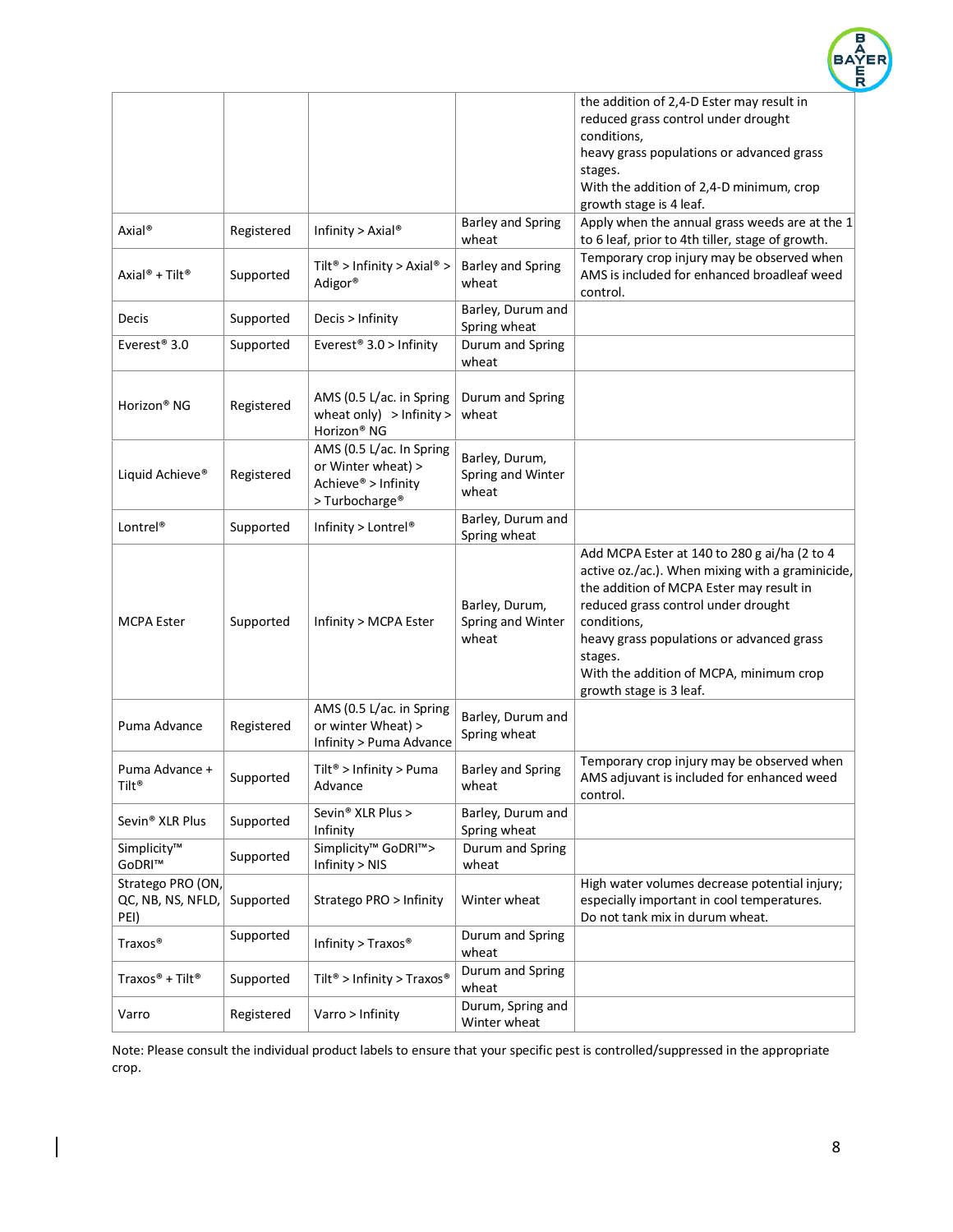

| <b>INFINITY® FX</b>         |                                                    |                                                                        |                                    |                                                                                                                                                                                                                                                                                                                                        |  |
|-----------------------------|----------------------------------------------------|------------------------------------------------------------------------|------------------------------------|----------------------------------------------------------------------------------------------------------------------------------------------------------------------------------------------------------------------------------------------------------------------------------------------------------------------------------------|--|
| <b>TANK MIXES</b>           | <b>REGISTERED</b><br><b>OR</b><br><b>SUPPORTED</b> | <b>TANK MIX ORDER</b>                                                  | <b>CROPS</b>                       | <b>NOTES</b>                                                                                                                                                                                                                                                                                                                           |  |
| 2,4-D Ester                 | Supported                                          | Infinity FX<br>> 2,4-D Ester                                           | Barley, Durum and<br>Spring wheat  | Add 2,4-D Ester at 140 to 280 g ai/ha (2 to 4<br>active oz./ac.). When mixing with a<br>graminicide,<br>the addition of 2,4-D Ester may result in<br>reduced grass control under drought<br>conditions,<br>heavy grass populations or advanced grass<br>stages.<br>With the addition of 2,4-D, minimum crop<br>growth stage is 4 leaf. |  |
| 2,4-D Ester + AMS           | Registered<br>for control<br>of stork's-bill       | AMS > Infinity $FX > 2,4-D$ Barley, Durum and<br>Ester                 | Spring wheat                       | Add 2,4-D Ester at 280 g ai/ha (4 active<br>oz./ac.). When mixing with a graminicide,<br>the addition of 2,4-D Ester may result in<br>reduced grass control under drought<br>conditions,<br>heavy grass populations or advanced grass<br>stages.<br>With the addition of 2, 4-D, minimum crop<br>growth stage is 4 leaf.               |  |
| Axial <sup>®</sup> BIA      | Registered                                         | Infinity FX > Axial® BIA                                               | <b>Barley and Spring</b><br>wheat  | Apply when the annual grass weeds are at the<br>1 to 6 leaf,<br>prior to 4th tiller stage of growth.                                                                                                                                                                                                                                   |  |
| Decis                       | Supported                                          | Decis > Infinity FX                                                    | Barley, Durum and<br>Spring wheat  |                                                                                                                                                                                                                                                                                                                                        |  |
| Everest <sup>®</sup> 3.0    | Supported                                          | Everest <sup>®</sup> 3.0 > Infinity FX Durum and Spring                | wheat                              |                                                                                                                                                                                                                                                                                                                                        |  |
| Horizon <sup>®</sup> NG     | Supported                                          | AMS (0.5 L/ac. in Spring<br>wheat only) > Infinity FX<br>> Horizon® NG | Durum and Spring<br>wheat          |                                                                                                                                                                                                                                                                                                                                        |  |
| Liquid Achieve®             | Registered                                         | Achieve® > Infinity FX<br>Turbocharge <sup>®</sup>                     | Barley, Durum and<br>Spring wheat  |                                                                                                                                                                                                                                                                                                                                        |  |
| Lontrel <sup>®</sup>        | Supported                                          | Infinity FX > Lontrel®                                                 | Barley, Durum and<br>Spring wheat  |                                                                                                                                                                                                                                                                                                                                        |  |
| <b>MCPA Ester</b>           | Supported                                          | Infinity FX<br>> MCPA Ester                                            | Barley, Durum and<br>Spring wheat  | Add MCPA Ester at 140 to 280 g ai/ha (2 to 4<br>active oz./ac.). When mixing with a<br>graminicide.<br>the addition of MCPA Ester may result in<br>reduced grass control under drought<br>conditions,<br>heavy grass populations or advanced grass<br>stages.<br>With the addition of MCPA, minimum crop<br>growth stage is 3 leaf.    |  |
| Puma Advance                | Registered                                         | Infinity FX<br>> Puma Advance                                          | Barley, Durum and<br>Spring wheat  |                                                                                                                                                                                                                                                                                                                                        |  |
| Sevin <sup>®</sup> XLR Plus | Supported                                          | Sevin® XLR Plus ><br>Infinity FX                                       | Barley, Durum and<br>Spring wheat  |                                                                                                                                                                                                                                                                                                                                        |  |
| Sierra <sup>™</sup> 3.0     | Supported                                          | Sierra <sup>™</sup> 3.0 > Infinity FX                                  | Durum and Spring<br>wheat          |                                                                                                                                                                                                                                                                                                                                        |  |
| Simplicity™<br>GoDRI™       | Supported                                          | Simplicity <sup>™</sup> GoDRI <sup>™</sup> ><br>Infinity FX > NIS      | Durum and Spring<br>wheat          |                                                                                                                                                                                                                                                                                                                                        |  |
| Tilt®                       | Supported                                          | Tilt <sup>®</sup> > Infinity FX                                        | Barley, Durum, and<br>Spring wheat |                                                                                                                                                                                                                                                                                                                                        |  |
| Traxos <sup>®</sup>         | Supported                                          | Infinity FX > Traxos®                                                  | Durum and Spring<br>wheat          |                                                                                                                                                                                                                                                                                                                                        |  |

 $\begin{array}{|c|c|} \hline \rule{0pt}{12pt} \rule{0pt}{2.5pt} \rule{0pt}{2.5pt} \rule{0pt}{2.5pt} \rule{0pt}{2.5pt} \rule{0pt}{2.5pt} \rule{0pt}{2.5pt} \rule{0pt}{2.5pt} \rule{0pt}{2.5pt} \rule{0pt}{2.5pt} \rule{0pt}{2.5pt} \rule{0pt}{2.5pt} \rule{0pt}{2.5pt} \rule{0pt}{2.5pt} \rule{0pt}{2.5pt} \rule{0pt}{2.5pt} \rule{0pt}{2.5pt} \rule{0pt}{2.5pt} \rule{0pt}{2.5$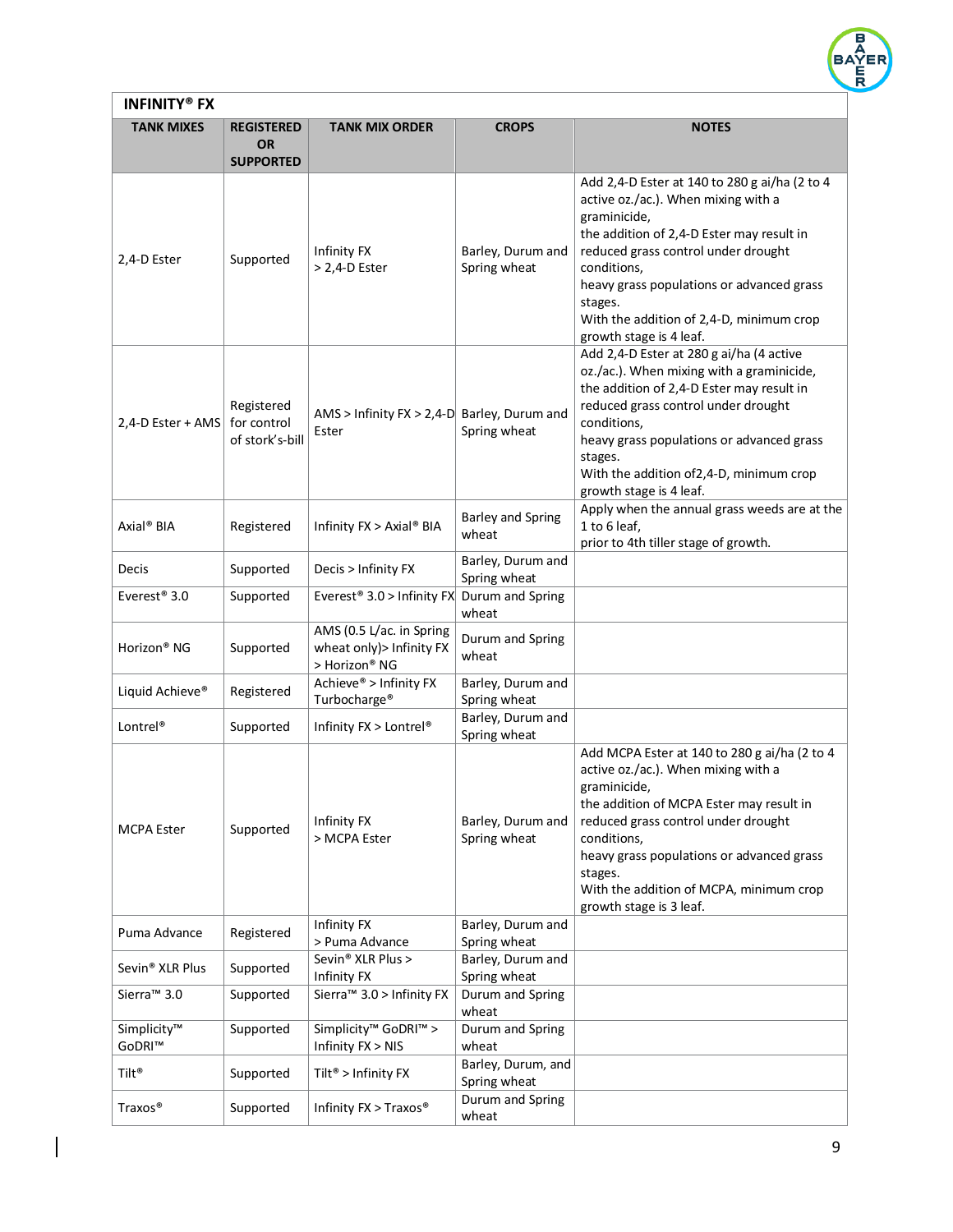

| Varro | Registered    | .<br>Varro<br>Infinity<br>∸AM๖. | spring<br>Durum and |  |
|-------|---------------|---------------------------------|---------------------|--|
|       | $\sim$<br>ïΛ. | wheat                           |                     |  |

Ammonium sulfate at 500 g/ha (99%) or 1 L/ha (49% solution) or 1.25 L/ha (40% solution) may be added for improved broadleaf weed control.

If using an ammonium sulfate product with a different concentration, adjust the rate accordingly.

Note: Please consult the individual product labels to ensure that your specific pest is controlled/suppressed in the appropriate crop.

| <b>LAUDIS®</b>                                                                     |                                                    |                                                        |                                                              |                                                                                                                                                                     |  |  |
|------------------------------------------------------------------------------------|----------------------------------------------------|--------------------------------------------------------|--------------------------------------------------------------|---------------------------------------------------------------------------------------------------------------------------------------------------------------------|--|--|
| <b>TANK MIXES</b>                                                                  | <b>REGISTERED</b><br><b>OR</b><br><b>SUPPORTED</b> | <b>TANK MIX ORDER</b>                                  | <b>CROPS</b>                                                 | <b>NOTES</b>                                                                                                                                                        |  |  |
| AAtrex <sup>®</sup> 480 liquid Supported<br>herbicide                              |                                                    | Laudis > AAtrex <sup>®</sup> 480 ><br><b>UAN</b>       | Field Corn & Sweet<br>corn (supported<br>but not registered) | Requires the use of an oil-based adjuvant<br>such as a Methylated Soybean Oil (MSO)<br>adjuvant. Use of a spray-grade liquid<br>nitrogen fertilizer is recommended. |  |  |
| Converge 480                                                                       | Registered                                         | Laudis > Converge 480<br>> UAN                         | Field Corn                                                   | Requires the use of an oil-based adjuvant<br>such as a Methylated Soybean Oil (MSO)<br>adjuvant. Use of a spray-grade liquid<br>nitrogen fertilizer is recommended. |  |  |
| Option                                                                             | Supported                                          | Option > Laudis > MSO<br>Adjuvant > UAN                | Corn                                                         |                                                                                                                                                                     |  |  |
| Pardner                                                                            | Registered                                         | Laudis > Pardner ><br><b>UAN</b>                       | Field Corn, Sweet<br>corn                                    | Requires the use of an oil-based adjuvant<br>such as a Methylated Soybean Oil (MSO)<br>adjuvant. Use of a spray-grade liquid<br>nitrogen fertilizer is recommended. |  |  |
| Roundup<br>WeatherMAX<br>with Transorb 2<br>Technology /<br>Roundup<br>Transorb HC | Registered                                         | Laudis > Roundup<br>brand herbicides ><br><b>UAN</b>   | Field Corn                                                   | For corn hybrids containing Roundup Ready<br>2 Technology only.                                                                                                     |  |  |
| Roundup Xtend 2                                                                    | Registered                                         | Laudis > Roundup<br>Xtend 2                            | Field Corn                                                   | For corn hybrids containing Roundup Ready<br>2 Technology, limit application to 5 leaf<br>corn.                                                                     |  |  |
| Roundup Xtend<br>with VaporGrip<br>Technology                                      | Registered                                         | Laudis > Roundup<br>Xtend with VaporGrip<br>Technology | Field Corn                                                   | For corn hybrids containing Roundup Ready<br>2 Technology only. Limit application to 5<br>leaf corn.                                                                |  |  |
| XtendiMax with<br>VapourGrip<br>Technology                                         | Registered                                         | Laudis > XtendiMax<br>with VaporGrip<br>Technology     | Field Corn                                                   | Limit application to 5 leaf corn.                                                                                                                                   |  |  |

Note: Please consult the individual product labels to ensure that your specific pest is controlled/suppressed in the appropriate crop.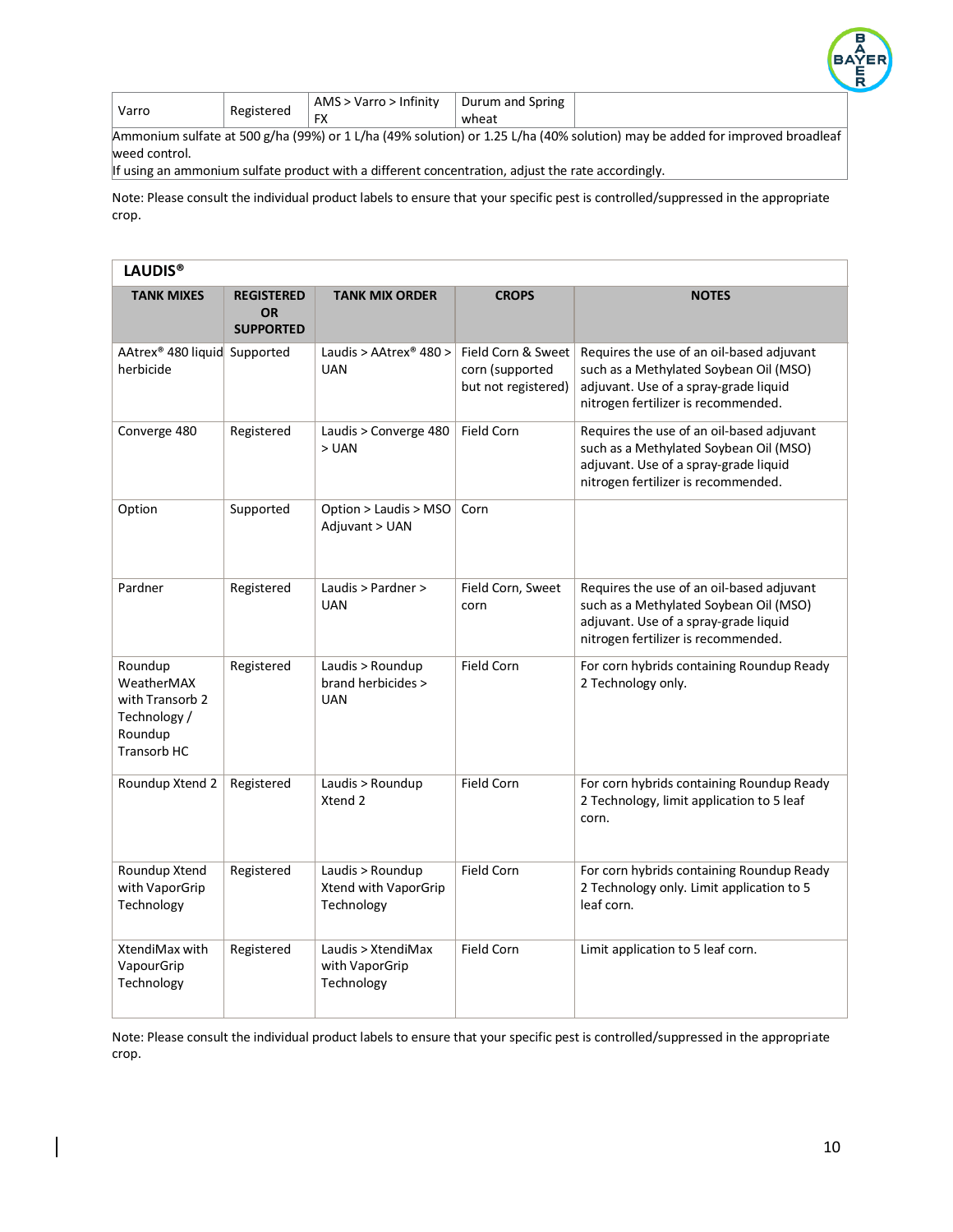

# **OLYMPUS®**

 $\overline{\phantom{a}}$ 

| <b>TANK MIXES</b>                                                            | <b>REGISTERED</b><br><b>OR</b><br><b>SUPPORTED</b> | <b>TANK MIX ORDER</b>                                           | <b>CROPS</b>                   | <b>NOTES</b>                                                                                                                                                                                                                                                                                                                                                                                                                                                    |
|------------------------------------------------------------------------------|----------------------------------------------------|-----------------------------------------------------------------|--------------------------------|-----------------------------------------------------------------------------------------------------------------------------------------------------------------------------------------------------------------------------------------------------------------------------------------------------------------------------------------------------------------------------------------------------------------------------------------------------------------|
| 2,4-D Ester <sup>®</sup> + Roundup<br>brand herbicides                       | Supported <sup>1</sup>                             | Olympus $> 2,4$ -D<br>Ester® > Roundup                          | Preseed or Pre<br>emerge Wheat | For minimum or zero till operations<br>only.<br>294 g ae/ac. before the emergence of<br>cereals to control weeds greater than<br>8 cm tall or harder to control weeds.<br>Use Nufarm 2,4-D Ester <sup>®</sup> 700 only<br>prior to seeding or after seeding but<br>prior to emergence of the crop. For<br>pre-seed or pre-emergent application<br>of Nufarm 2,4-D Ester <sup>®</sup> 700 only,<br>apply 134 to 213 g ae/ac. to control<br>weeds less than 8 cm. |
| AIM® + Roundup brand<br>herbicides                                           | Supported <sup>1</sup>                             | Olympus > $AIM^@$ >.<br>Roundup                                 | Preseed or Pre<br>emerge Wheat | Potential MRL issue that grain from<br>crops treated with this product prior<br>to harvest may have market access<br>concerns. To avoid potential trade<br>issues, follow product labels and<br>consult your commodity buyer before<br>applying this product.                                                                                                                                                                                                   |
| Avadex ® Liquid EC                                                           | Registered                                         | Olympus > Avadex <sup>®</sup>                                   | Wheat                          | Do not apply this product before<br>seeding wheat in soils with 4% or less<br>organic matter (brown, dark brown or<br>grey wooded soils) where discers are<br>to be used for seeding. If an air<br>seeder is to be used, it must be<br>equipped with a depth control device<br>to ensure accurate seed placement,<br>otherwise crop injury may occur.                                                                                                           |
| BlackHawk <sup>®</sup><br>(with Carfentrazone)<br>+ Roundup brand herbicides | Supported <sup>1</sup>                             | Olympus ><br>Blackhawk® ><br>Roundup brand<br>herbicides        | Preseed or Pre<br>emerge Wheat | Potential MRL issue that grain from<br>crops treated with this product prior<br>to harvest may have market access<br>concerns. To avoid potential trade<br>issues, follow product labels and<br>consult your commodity buyer before<br>applying this product.                                                                                                                                                                                                   |
| BlackHawk® (with<br>Pyraflufen)<br>+ Roundup brand herbicides                | Supported <sup>1</sup>                             | Olympus ><br>Blackhawk® ><br>Roundup brand<br>herbicides        | Preseed or Pre<br>emerge Wheat | For minimum or zero till operations<br>only.<br>Pre-seed or a maximum of 3 days<br>after seeding.                                                                                                                                                                                                                                                                                                                                                               |
| <b>Buctril M</b>                                                             | Registered                                         | Olympus > Buctril M                                             | Wheat                          | For minimum or zero till operations<br>only.                                                                                                                                                                                                                                                                                                                                                                                                                    |
| CleanStart <sup>®</sup>                                                      | Registered                                         | Olympus ><br>CleanStart <sup>®</sup>                            | Wheat                          | Potential MRL issue that grain from<br>crops treated with this product prior<br>to harvest may have market access<br>concerns. To avoid potential trade<br>issues, follow product labels and<br>consult your commodity buyer before<br>applying this product.                                                                                                                                                                                                   |
| Goldwing® + Roundup<br>brand herbicides                                      | Supported <sup>1</sup>                             | Olympus > Goldwing®<br>> Roundup brand<br>herbicides            | Preseed or Pre<br>emerge Wheat | For minimum or zero till operations<br>only.                                                                                                                                                                                                                                                                                                                                                                                                                    |
| Heat <sup>®</sup> LQ + Roundup brand<br>herbicides                           | Supported <sup>1</sup>                             | Olympus > Heat <sup>®</sup> LQ ><br>Roundup brand<br>herbicides | Preseed or Pre<br>emerge Wheat |                                                                                                                                                                                                                                                                                                                                                                                                                                                                 |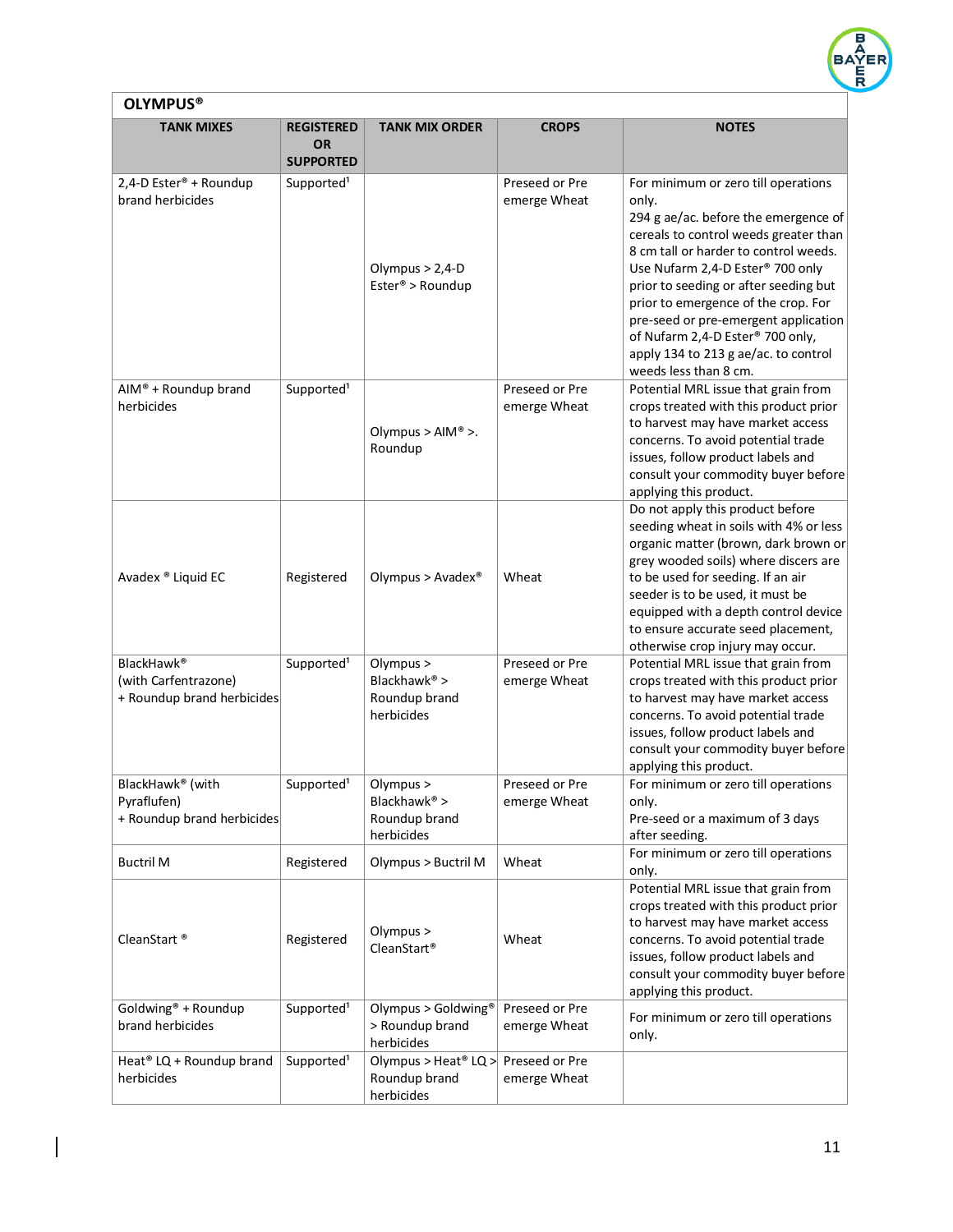

| MCPA Ester <sup>®</sup> + Roundup | Supported <sup>1</sup> | Olympus > MCPA          | Preseed or Pre |                                     |
|-----------------------------------|------------------------|-------------------------|----------------|-------------------------------------|
| brand herbicides                  |                        | Ester > Roundup         | emerge Wheat   |                                     |
|                                   |                        | brand herbicides        |                |                                     |
| Pardner + Roundup brand           | Supported <sup>1</sup> | Olympus > Pardner >     | Preseed or Pre | For minimum or zero till operations |
| herbicides                        |                        | Roundup brand           | emerge Wheat   |                                     |
|                                   |                        | herbicides              |                | only.                               |
| Roundup brand herbicides          | Registered             | Olympus > Roundup       | Preseed or Pre |                                     |
|                                   |                        | <b>Brand herbicides</b> | emerge Wheat   |                                     |
| XtendiMax with VaporGrip          | Supported <sup>1</sup> | Olympus > XtendiMax     | Preseed or Pre | For minimum or zero till operations |
| Technology+ Roundup               |                        | with VaporGrip          | emerge Wheat   | only. The rate for XtendiMax with   |
| brand herbicides                  |                        | Technology+             |                | VaporGrip Technology for cereals is |
|                                   |                        | Roundup brand           |                | 0.175 L/ac. (60 ac. per 10 L jug).  |
|                                   |                        | herbicides              |                |                                     |

<sup>1</sup> These tank mixes are supported because both non-Roundup products are registered for use with Roundup brand herbicides individually.

| <b>OPTION® LIQUID</b>                  |                                          |                                                    |              |                                                           |  |
|----------------------------------------|------------------------------------------|----------------------------------------------------|--------------|-----------------------------------------------------------|--|
| <b>TANK MIXES</b>                      | <b>REGISTERED OR</b><br><b>SUPPORTED</b> | <b>TANK MIX ORDER</b>                              | <b>CROPS</b> | <b>NOTES</b>                                              |  |
| Atrazine + UAN                         | Registered                               | Option > Atrazine ><br>UAN                         | Corn         | Possible antagonism affecting yellow<br>foxtail activity. |  |
| Distinct <sup>®</sup> + UAN            | Registered                               | Distinct <sup>®</sup> > Option ><br><b>UAN</b>     | Corn         |                                                           |  |
| Laudis                                 | Supported                                | Option > Laudis ><br>MSO Adjuvant ><br><b>UAN</b>  | Corn         |                                                           |  |
| <b>UAN</b>                             | Registered                               | Option > UAN                                       | Corn         | If used alone, must be used with UAN.                     |  |
| XtendiMax with<br>VaporGrip Technology | Registered                               | Option > XtendiMax<br>with VaporGrip<br>Technology | Corn         | Can be applied up to the 5 leaf stage<br>of corn.         |  |

Note: Please consult the individual product labels to ensure that your specific pest is controlled/suppressed in the appropriate crop.

| <b>PARDNER®</b>         |                                          |                                        |                         |                                                                                                                                                                       |  |
|-------------------------|------------------------------------------|----------------------------------------|-------------------------|-----------------------------------------------------------------------------------------------------------------------------------------------------------------------|--|
| <b>TANK MIXES</b>       | <b>REGISTERED OR</b><br><b>SUPPORTED</b> | <b>TANK MIX ORDER</b>                  | <b>CROPS</b>            | <b>NOTES</b>                                                                                                                                                          |  |
| 2,4-D Ester             | Registered                               | 2,4-D Ester > Pardner                  | Barley and Wheat        |                                                                                                                                                                       |  |
| $Accent® + NIS$         | Registered                               | $Accent^*$ > Pardner ><br><b>NIS</b>   | Field corn              |                                                                                                                                                                       |  |
| Atrazine                | Registered                               | Atrazine> Pardner                      | Field and Sweet<br>Corn | Do not add oil or surfactant, or use<br>atrazine formulations containing oil.                                                                                         |  |
| Horizon <sup>®</sup> NG | Registered                               | Horizon <sup>®</sup> NG $>$<br>Pardner | Wheat                   |                                                                                                                                                                       |  |
| Laudis                  | Registered                               | Laudis > Pardner                       | Field Corn              | Requires the use of an oil-based<br>adjuvant such as a Methylated<br>Soybean Oil (MSO) adjuvant. Use of<br>a spray-grade liquid nitrogen<br>fertilizer is recommended |  |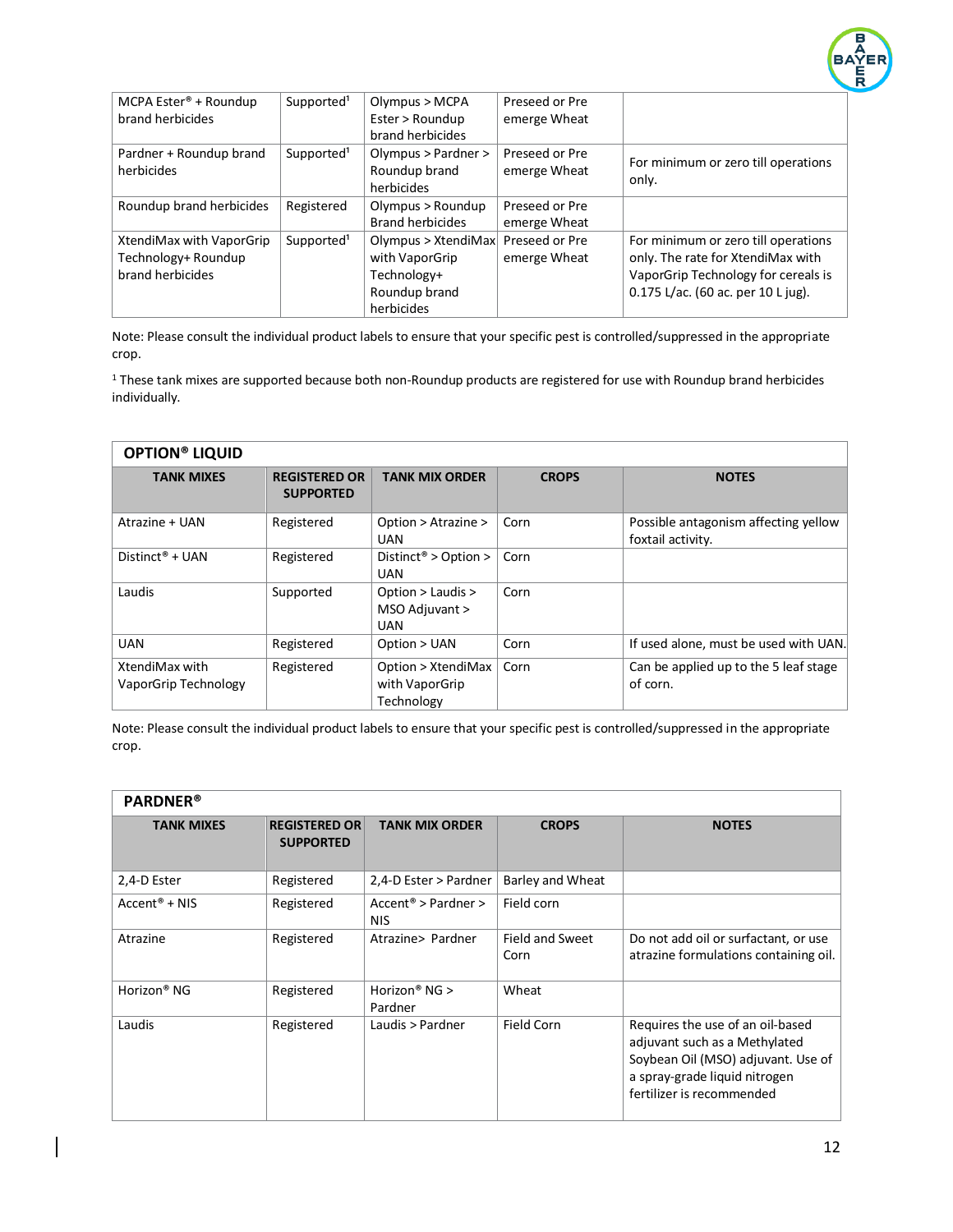

| Liquid Achieve <sup>®</sup>       | Registered | Achieve® > Pardner            | Barley and Wheat      |                                       |
|-----------------------------------|------------|-------------------------------|-----------------------|---------------------------------------|
| <b>MCPA Ester</b>                 | Registered | MCPA Ester > Pardner          | Barley, Canary seed,  |                                       |
|                                   |            |                               | Fall rye, Flax, Oats, |                                       |
|                                   |            |                               | Seedling grasses and  |                                       |
|                                   |            |                               | Wheat                 |                                       |
| Roundup brand                     | Registered | Pardner > Roundup             | Preseed Canola and    |                                       |
| herbicides                        |            | brand herbicides              | Cereal crops          |                                       |
| Sevin <sup>®</sup> XLR Plus       | Supported  | Sevin <sup>®</sup> XLR Plus > | All crops that both   |                                       |
|                                   |            | Pardner                       | products are          |                                       |
|                                   |            |                               | registered on         |                                       |
| XtendiMax with                    | Registered | XtendiMax with                | Field corn            | Can be applied up to the 5-leaf stage |
| VaporGrip Technology <sup>®</sup> |            | VaporGrip                     |                       | of corn.                              |
|                                   |            | Technology <sup>®</sup> >     |                       |                                       |
|                                   |            | Pardner                       |                       |                                       |

| <b>PUMA<sup>®</sup> ADVANCE</b> |                                          |                                                                           |                                           |                                                                |  |  |
|---------------------------------|------------------------------------------|---------------------------------------------------------------------------|-------------------------------------------|----------------------------------------------------------------|--|--|
| <b>TANK MIXES</b>               | <b>REGISTERED OR</b><br><b>SUPPORTED</b> | <b>TANK MIX ORDER</b>                                                     | <b>CROPS</b>                              | <b>NOTES</b>                                                   |  |  |
| 2,4-D Ester                     | Registered                               | 2,4-D Ester > Puma Advance Barley and Wheat                               |                                           |                                                                |  |  |
| Ally <sup>®</sup>               | Registered                               | Ally <sup>®</sup> > Puma Advance                                          | Wheat                                     |                                                                |  |  |
| Attain <sup>™</sup> XC          | Registered                               | Attain <sup>™</sup> XC > Puma Advance                                     | Wheat                                     |                                                                |  |  |
| Barricade <sup>®</sup>          | Supported                                | Barricade® > Puma Advance                                                 | Barley, Durum, Spring<br>and Winter wheat |                                                                |  |  |
| <b>Buctril M</b>                | Registered                               | Buctril M > Puma Advance                                                  | <b>Barley and Wheat</b>                   |                                                                |  |  |
| Curtail <sup>™</sup> M          | Registered                               | Curtail <sup>™</sup> M > Puma Advance                                     | Barley and Wheat                          |                                                                |  |  |
| <b>Decis</b>                    | Supported                                | Decis > Puma Advance                                                      | Barley and Wheat                          |                                                                |  |  |
| Dichlorprop-D                   | Registered                               | Dichlorprop-D > Puma<br>Advance                                           | Barley and Wheat                          |                                                                |  |  |
| Dyvel <sup>®</sup>              | Registered                               | Dyvel <sup>®</sup> > Puma Advance                                         | Barley and Wheat                          |                                                                |  |  |
| Dyvel <sup>®</sup> DS           | Registered                               | Dyvel® DS > Puma Advance                                                  | Wheat                                     |                                                                |  |  |
| Estaprop®                       | Registered                               | Estaprop® > Puma Advance                                                  | Barley and Wheat                          |                                                                |  |  |
| Express Pack®                   | Registered                               | Express Pack® > Puma<br>Advance                                           | Barley and Wheat                          | Registered for foxtail only. Will not<br>perform on wild oats. |  |  |
| Frontline™                      | Registered                               | Frontline™ > Puma Advance                                                 | <b>Barley and Wheat</b>                   | Registered for foxtail only. Will not<br>perform on wild oats. |  |  |
| Grow TTF®                       | Supported                                | Grow $TTF^*$ > Puma Advance                                               | Barley, Durum and<br>Spring wheat         |                                                                |  |  |
| Infinity                        | Registered                               | AMS (0.5 L/ac. in Spring or<br>Winter Wheat) > Infinity ><br>Puma Advance | Barley and Wheat                          |                                                                |  |  |
| Infinity FX                     | Registered                               | AMS (0.5 L/ac. in Spring<br>Wheat only) > Infinity $FX$ ><br>Puma Advance | Barley, Durum and<br>Spring wheat         |                                                                |  |  |
| Lontrel <sup>®</sup> 360        | Registered                               | Lontrel® $360$ > Puma<br>Advance                                          | Wheat                                     |                                                                |  |  |
| <b>MCPA Amine</b>               | Registered                               | MCPA Amine > Puma<br>Advance                                              | Barley and Wheat                          |                                                                |  |  |
| <b>MCPA Ester</b>               | Registered                               | MCPA Ester > Puma<br>Advance                                              | Barley and Wheat                          |                                                                |  |  |

 $\begin{array}{c} \hline \end{array}$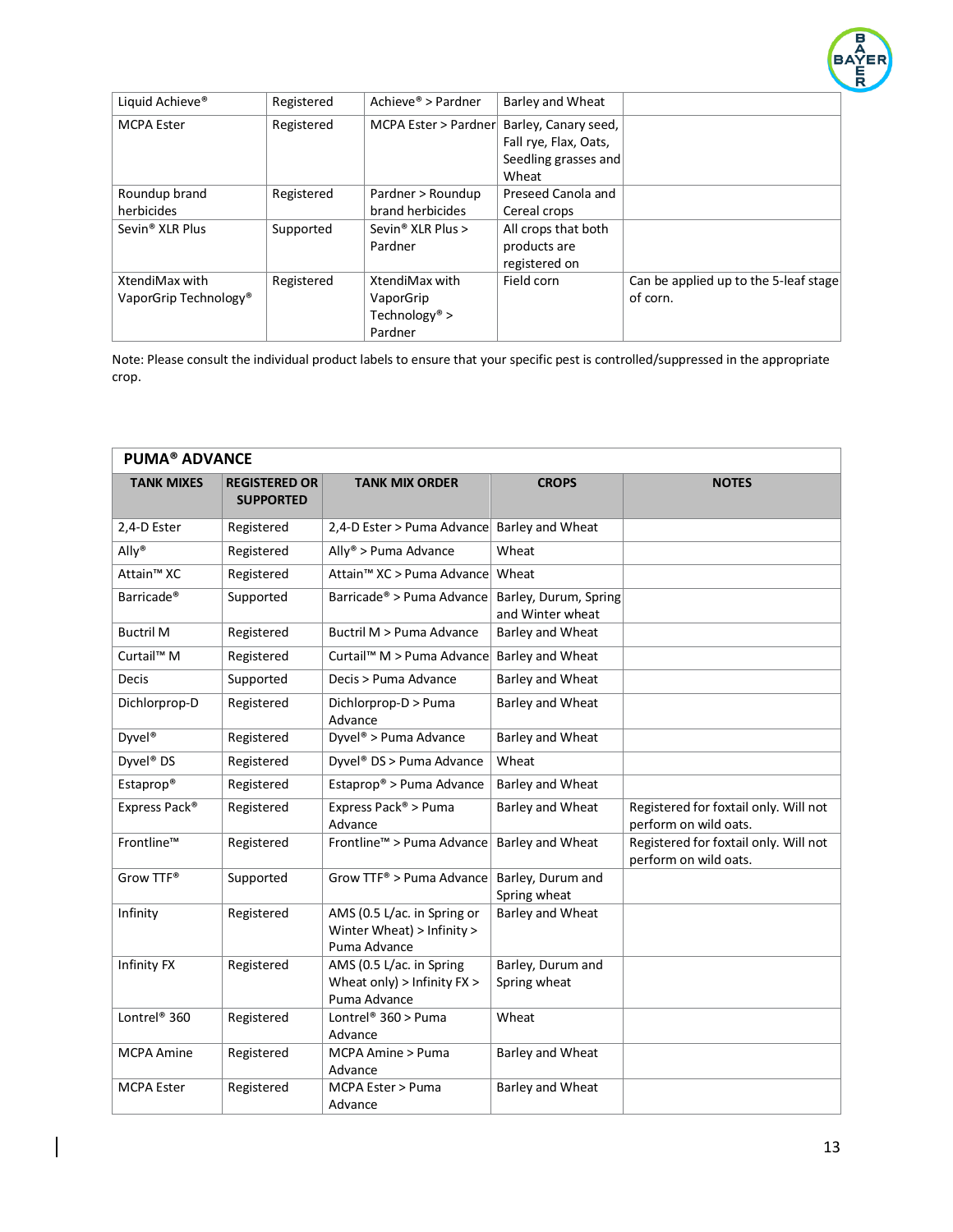

| Mecoprop                    | Registered | Mecoprop > Puma Advance                 | Wheat                             |                                                                    |
|-----------------------------|------------|-----------------------------------------|-----------------------------------|--------------------------------------------------------------------|
| Momentum <sup>®</sup>       | Supported  | Momentum <sup>®</sup> > Puma<br>Advance | Barley, Durum and<br>Spring wheat |                                                                    |
| OcTTain™                    | Supported  | OcTTain <sup>™</sup> > Puma Advance     | Durum and Spring<br>wheat         | Minimum of 4 leaf crop stage as per<br>OcTTain <sup>™</sup> label. |
| Pixxaro™                    | Supported  | Pixxaro™ > Puma Advance                 | Barley, Durum and<br>Spring wheat |                                                                    |
| Prestige™                   | Registered | Prestige™ > Puma Advance                | Barley and Wheat                  |                                                                    |
| Prestige™ XC                | Registered | Prestige™ XC > Puma<br>Advance          | Barley and Wheat                  |                                                                    |
| Refine <sup>®</sup> SG      | Registered | Refine® SG > Puma Advance               | <b>Barley and Wheat</b>           |                                                                    |
| Sevin <sup>®</sup> XLR Plus | Supported  | Sevin® XLR Plus > Puma<br>Advance       | Barley, Durum and<br>Spring wheat |                                                                    |
| Spectrum™                   | Registered | Spectrum <sup>™</sup> > Puma<br>Advance | Barley and Wheat                  | Registered for foxtail only. Will not<br>perform on wild oats.     |
| Thumper                     | Registered | Thumper > Puma Advance                  | <b>Barley and Wheat</b>           |                                                                    |
| Tilt <sup>®</sup>           | Supported  | Tilt <sup>®</sup> > Puma Advance        | Barley, Durum and<br>Spring wheat |                                                                    |
| Triton <sup>®</sup> $C$     | Registered | Triton <sup>®</sup> C > Puma Advance    | Barley and Wheat                  |                                                                    |
| Trophy <sup>®</sup>         | Registered | Trophy® > Puma Advance                  | Barley and Wheat                  |                                                                    |
| Turboprop® 600              | Registered | Turboprop® 600 > Puma<br>Advance        | Barley and Wheat                  |                                                                    |
| Unity®                      | Registered | Unity <sup>®</sup> > Puma Advance       | Barley and Wheat                  |                                                                    |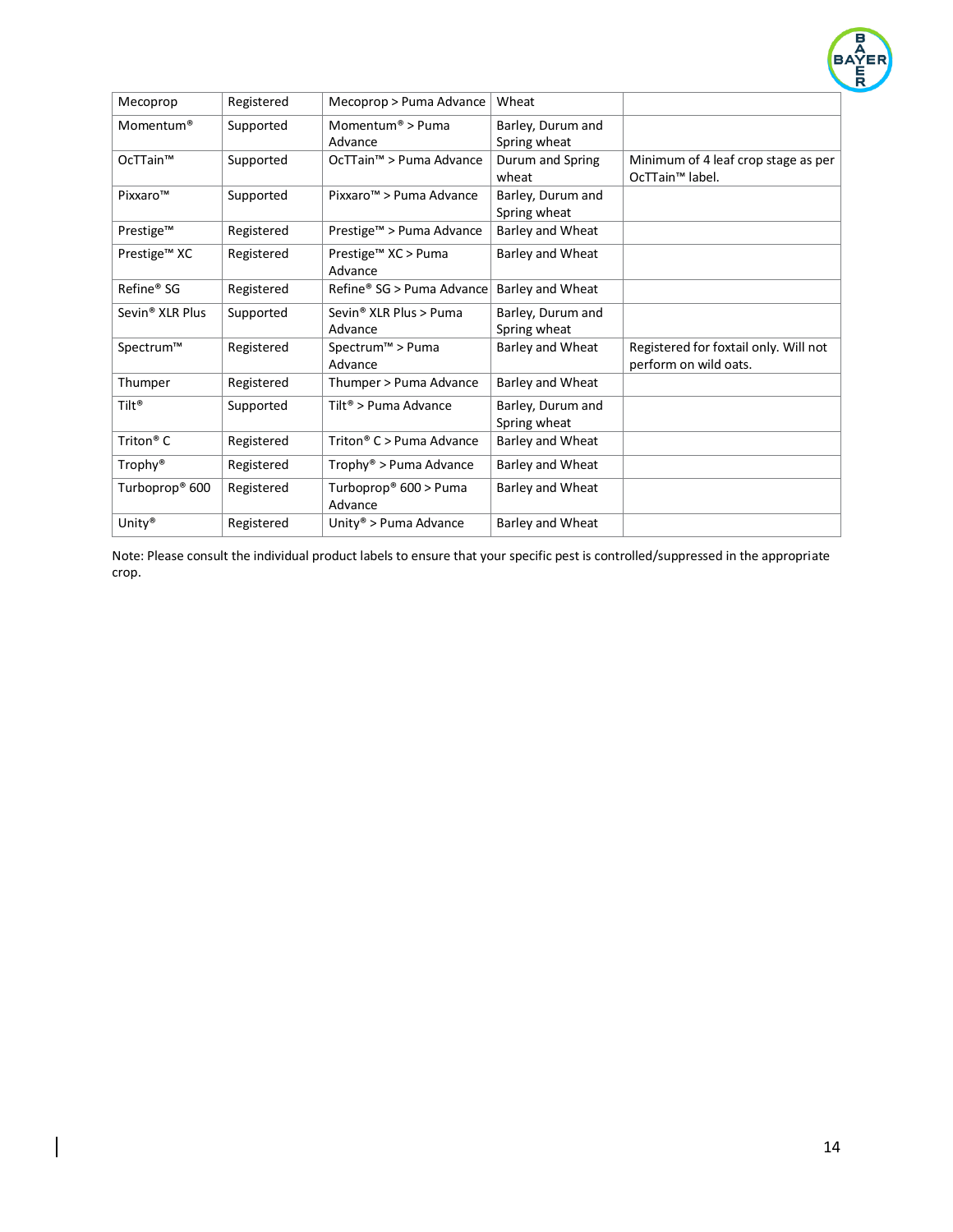

| ROUNDUP XTEND® WITH VAPORGRIP® TECHNOLOGY           |                                          |                                                                                         |                                                  |                                                                                           |  |  |
|-----------------------------------------------------|------------------------------------------|-----------------------------------------------------------------------------------------|--------------------------------------------------|-------------------------------------------------------------------------------------------|--|--|
| <b>TANK MIXES</b>                                   | <b>REGISTERED OR</b><br><b>SUPPORTED</b> | <b>TANK MIX ORDER</b>                                                                   | <b>CROPS</b>                                     | <b>NOTES</b>                                                                              |  |  |
| AAtrex <sup>®</sup> Liquid<br>480/Converge<br>Flexx | Supported                                | AAtrex Liquid ><br>Roundup Xtend with<br>VaporGrip<br>Technology                        | Field corn                                       | Eastern Canada only. Spike to 5 leaf corn.                                                |  |  |
| Authority<br>Supreme                                | Supported                                | Authority Supreme ><br>Roundup Xtend with<br>VaporGrip<br>Technology                    | Roundup Ready 2<br>Xtend Soybeans                | PRE emerge only                                                                           |  |  |
| Authority®                                          | Supported                                | Authority® ><br>Roundup Xtend with<br>VaporGrip<br>Technology                           | Roundup Ready 2<br>Xtend Soybeans                | PRE emerge only                                                                           |  |  |
| Converge XT                                         | Supported                                | Converge XT ><br>Roundup Xtend with<br>VaporGrip<br>Technology                          | Field corn                                       | Eastern Canada only. PRE to 3 leaf corn.                                                  |  |  |
| Corvus                                              | Registered                               | Corvus > Roundup<br>Xtend with<br>VaporGrip<br>Technology                               | Field corn                                       | For hybrids containing Roundup Ready 2<br>Technology. Pre-plant surface or pre-emergence. |  |  |
| Dual II<br>Magnum®                                  | Supported                                | Dual II Magnum® ><br>Roundup Xtend with<br>VaporGrip<br>Technology                      | Field corn,<br>Roundup Ready 2<br>Xtend Soybeans | Eastern Canada only. Spike to 2 leaf corn, PRE to<br>soybeans.                            |  |  |
| Express 50 SG                                       | Supported                                | Express > Roundup<br>Xtend with<br>VaporGrip<br>Technology                              | Roundup Ready 2<br>Xtend Soybeans                | PRE emerge only                                                                           |  |  |
| Fierce <sup>®</sup>                                 | Supported                                | Fierce® > Roundup<br>Xtend with<br>VaporGrip<br>Technology                              | Roundup Ready 2<br>Xtend Soybeans                | PRE emerge only                                                                           |  |  |
| Focus <sup>®</sup> SE                               | Supported                                | Focus <sup>®</sup> SE ><br>Roundup Xtend with<br>VaporGrip<br>Technology                | Roundup Ready 2<br>Xtend Soybeans                | PRE emerge only                                                                           |  |  |
| Frontier <sup>®</sup> Max<br>Herbicide              | Supported                                | Frontier <sup>®</sup> Max ><br>Roundup Xtend with<br>VaporGrip<br>Technology            | Field corn,<br>Roundup Ready 2<br>Xtend Soybeans | Eastern Canada only. Spike to 2 leaf corn, PRE to<br>soybeans.                            |  |  |
| Laudis                                              | Supported                                | Laudis > Roundup<br>Xtend with<br>VaporGrip<br>Technology                               | Field Corn                                       |                                                                                           |  |  |
| Primextra <sup>®</sup> II<br>Magnum®                | Supported                                | Primextra <sup>®</sup> II<br>Magnum® ><br>Roundup Xtend with<br>VaporGrip<br>Technology | Field corn                                       | Eastern Canada only. Spike to 2 leaf corn.                                                |  |  |
| Prowl <sup>®</sup> H20                              | Supported                                | Prowl H20 ><br>Roundup Xtend with<br>VaporGrip<br>Technology                            | Field corn                                       | Eastern Canada only. Spike to 4 leaf corn.                                                |  |  |
| Pursuit <sup>®</sup>                                | Supported                                | Pursuit <sup>®</sup> > Roundup<br>Xtend with                                            | Roundup Ready 2<br>Xtend Soybeans                | Up to V3 soybeans                                                                         |  |  |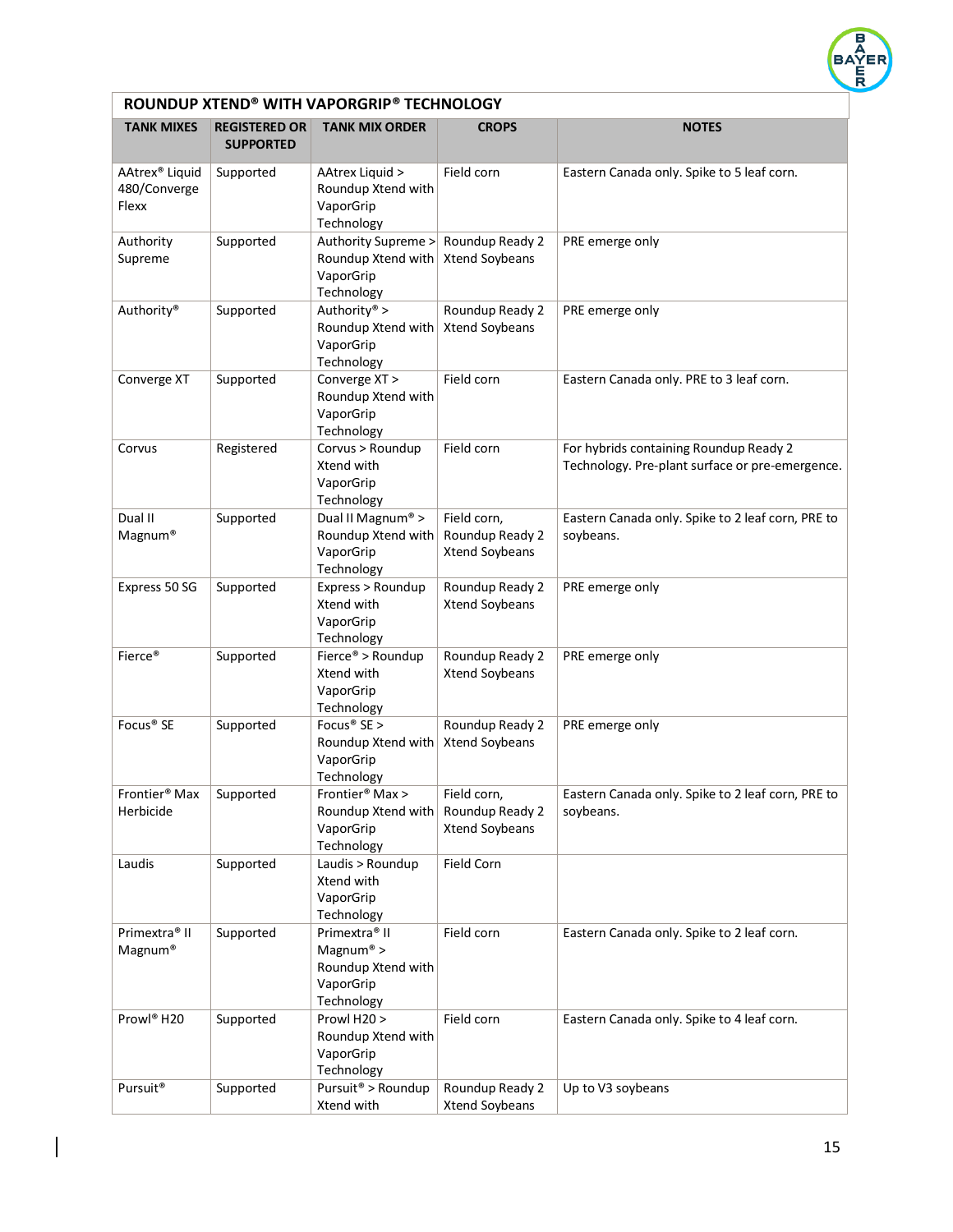

|                    |           | VaporGrip<br>Technology                                     |                                   |                                            |
|--------------------|-----------|-------------------------------------------------------------|-----------------------------------|--------------------------------------------|
| Sencor<br>480/75DF | Supported | Sencor > Roundup<br>Xtend with<br>VaporGrip<br>Technology   | Roundup Ready 2<br>Xtend Soybeans | PRE emerge only                            |
| Valtera™           | Supported | Valtera™ > Roundup<br>Xtend with<br>VaporGrip<br>Technology | Roundup Ready 2<br>Xtend Soybeans | PRE emerge only                            |
| Vios G3            | Supported | Vios G3 > Roundup<br>Xtend with<br>VaporGrip<br>Technology  | Field corn                        | Eastern Canada only. Spike to 5 leaf corn. |

| SENCOR <sup>®</sup> (DF)                      |                                          |                                                           |                                                          |                                                 |  |
|-----------------------------------------------|------------------------------------------|-----------------------------------------------------------|----------------------------------------------------------|-------------------------------------------------|--|
| <b>TANK MIXES</b>                             | <b>REGISTERED OR</b><br><b>SUPPORTED</b> | <b>TANK MIX ORDER</b>                                     | <b>CROPS</b>                                             | <b>NOTES</b>                                    |  |
| Dual Magnum <sup>®</sup> II                   | Registered                               | Sencor DF > Dual<br>Magnum <sup>®</sup> II                | Soybeans                                                 |                                                 |  |
| Eragon <sup>®</sup> + Merge <sup>®</sup>      | Supported                                | Sencor $DF > E$ ragon® ><br>Merge <sup>®</sup>            | Soybeans                                                 |                                                 |  |
| Frontier <sup>®</sup>                         | Registered                               | Sencor DF > Frontier <sup>®</sup>                         | Soybeans                                                 |                                                 |  |
| $Lorox^*$                                     | Registered                               | Sencor DF > Lorox®                                        | Soybeans                                                 |                                                 |  |
| Pursuit <sup>®</sup>                          | Registered                               | Sencor DF > Pursuit <sup>®</sup>                          | Soybeans                                                 |                                                 |  |
| Roundup brand<br>herbicides                   | Registered                               | Sencor DF > Roundup<br>brand herbicides                   | Soybeans                                                 | Roundup-tolerant (glyphosate) soybeans<br>only. |  |
| Roundup Xtend<br>with VaporGrip<br>Technology | Supported                                | Sencor DF > Roundup<br>Xtend with VaporGrip<br>Technology | Soybeans                                                 | Roundup Ready 2 Xtend soybeans only.            |  |
| Roundup Xtend 2                               | Supported                                | Sencor DF > Roundup<br>Xtend 2                            | Roundup Ready 2<br>Xtend Soybeans,<br>Xtendflex soybeans |                                                 |  |
| Treflan <sup>®</sup>                          | Registered                               | Sencor DF > Treflan® EC                                   | Soybeans                                                 |                                                 |  |
| Xtendimax with<br>VaporGrip<br>Technology     | Registered                               | Sencor DF > Xtendimax<br>with VaporGrip<br>Technology     | Soybeans                                                 | Roundup Ready 2 Xtend soybeans only.            |  |

Note: Please consult the individual product labels to ensure that your specific pest is controlled/suppressed in the appropriate crop.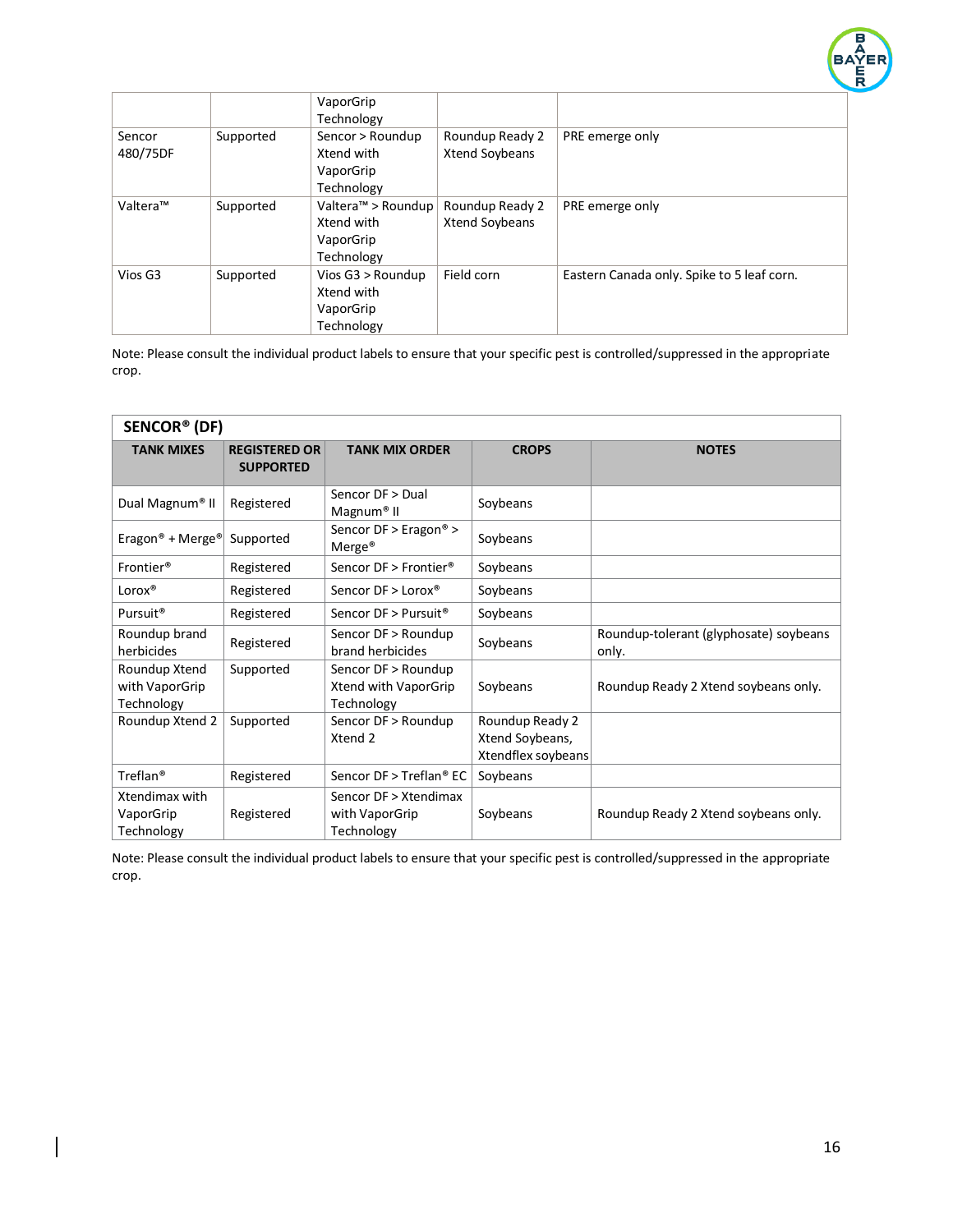

| <b>THUMPER<sup>®</sup></b>  |                                          |                                                              |                                   |                                                                                                                                                                                                                                                                                 |  |
|-----------------------------|------------------------------------------|--------------------------------------------------------------|-----------------------------------|---------------------------------------------------------------------------------------------------------------------------------------------------------------------------------------------------------------------------------------------------------------------------------|--|
| <b>TANK MIXES</b>           | <b>REGISTERED OR</b><br><b>SUPPORTED</b> | <b>TANK MIX ORDER</b>                                        | <b>CROPS</b>                      | <b>NOTES</b>                                                                                                                                                                                                                                                                    |  |
| 2,4-D Ester                 | Supported                                | Thumper $> 2,4$ -D                                           | Barley, Durum and<br>Spring wheat | Add 2,4-D Ester at 140 g ai/ha (2 active<br>oz./ac.) for enhanced broadleaf control.<br>When mixing with a graminicide, the<br>addition of 2,4-D Ester may result in<br>reduced grass control under drought<br>conditions, heavy grass populations or<br>advanced grass stages. |  |
| <b>Decis</b>                | Supported                                | Decis > Thumper                                              | Barley, Durum and<br>Spring wheat |                                                                                                                                                                                                                                                                                 |  |
| Horizon <sup>®</sup> NG     | Registered                               | Thumper > Horizon® NG                                        | Durum and Spring<br>wheat         | Used for Persian darnel.                                                                                                                                                                                                                                                        |  |
| Liquid Achieve <sup>®</sup> | Registered                               | Achieve <sup>®</sup> > Thumper ><br>Turbocharge <sup>®</sup> | Barley, Durum and<br>Spring wheat |                                                                                                                                                                                                                                                                                 |  |
| Puma Advance                | Registered                               | Thumper > Puma<br>Advance                                    | Barley and Wheat                  |                                                                                                                                                                                                                                                                                 |  |
| Sevin <sup>®</sup> XLR Plus | Supported                                | Sevin <sup>®</sup> XLR Plus ><br>Thumper                     | Barley, Durum and<br>Spring wheat |                                                                                                                                                                                                                                                                                 |  |
| Tilt <sup>®</sup>           | Supported                                | Tilt <sup>®</sup> > Thumper                                  | Barley, Durum and<br>Spring wheat |                                                                                                                                                                                                                                                                                 |  |
| Varro                       | Registered                               | Varro > Thumper                                              | Durum, Spring and<br>Winter wheat |                                                                                                                                                                                                                                                                                 |  |

| <b>TUNDRA®</b>              |                                          |                                         |                                   |                                                                                                                                                                                                                                                                                               |  |
|-----------------------------|------------------------------------------|-----------------------------------------|-----------------------------------|-----------------------------------------------------------------------------------------------------------------------------------------------------------------------------------------------------------------------------------------------------------------------------------------------|--|
| <b>TANK MIXES</b>           | <b>REGISTERED OR</b><br><b>SUPPORTED</b> | <b>TANK MIX ORDER</b>                   | <b>CROPS</b>                      | <b>NOTES</b>                                                                                                                                                                                                                                                                                  |  |
| 2,4-D Ester                 | Supported                                | Tundra > 2,4-D Ester                    | Barley, Durum and<br>Spring wheat | Add 2,4-D Ester at 140 to 280 g ai/ha (2 to<br>4 active oz./ac.). The addition of 2,4-D<br>Ester may result in reduced grass control<br>under drought conditions, heavy grass<br>populations or advanced grass stages.<br>With the addition of 2,4-,D minimum crop<br>growth stage is 4 leaf. |  |
| $2,4$ -D Ester + AMS        | Registered                               | $AMS > Tundra > 2,4-D$<br>Ester         | Barley, Durum and<br>Spring wheat |                                                                                                                                                                                                                                                                                               |  |
| <b>Decis</b>                | Supported                                | Decis > Tundra                          | Barley, Durum and<br>Spring wheat |                                                                                                                                                                                                                                                                                               |  |
| Lontrel <sup>®</sup>        | Supported                                | Lontrel <sup>®</sup> > Tundra           | Barley, Durum and<br>Spring wheat |                                                                                                                                                                                                                                                                                               |  |
| <b>MCPA Ester</b>           | Supported                                | Tundra > MCPA Ester                     | Barley, Durum and<br>Spring wheat | Add MCPA Ester at 140 to 280 g ai/ha (2)<br>to 4 active oz./ac.). The addition of MCPA<br>Ester may result in reduced grass control<br>under drought conditions, heavy grass<br>populations or advanced grass stages.                                                                         |  |
| Sevin <sup>®</sup> XLR Plus | Supported                                | Sevin <sup>®</sup> XLR Plus ><br>Tundra | Barley, Durum and<br>Spring wheat |                                                                                                                                                                                                                                                                                               |  |
| $Tilt^*$                    | Supported                                | Tilt <sup>®</sup> > Tundra              | <b>Barley and Spring</b><br>wheat | Temporary crop injury may be observed<br>when AMS adjuvant is included for<br>enhanced weed control.                                                                                                                                                                                          |  |

Note: Please consult the individual product labels to ensure that your specific pest is controlled/suppressed in the appropriate crop.

 $\overline{\phantom{a}}$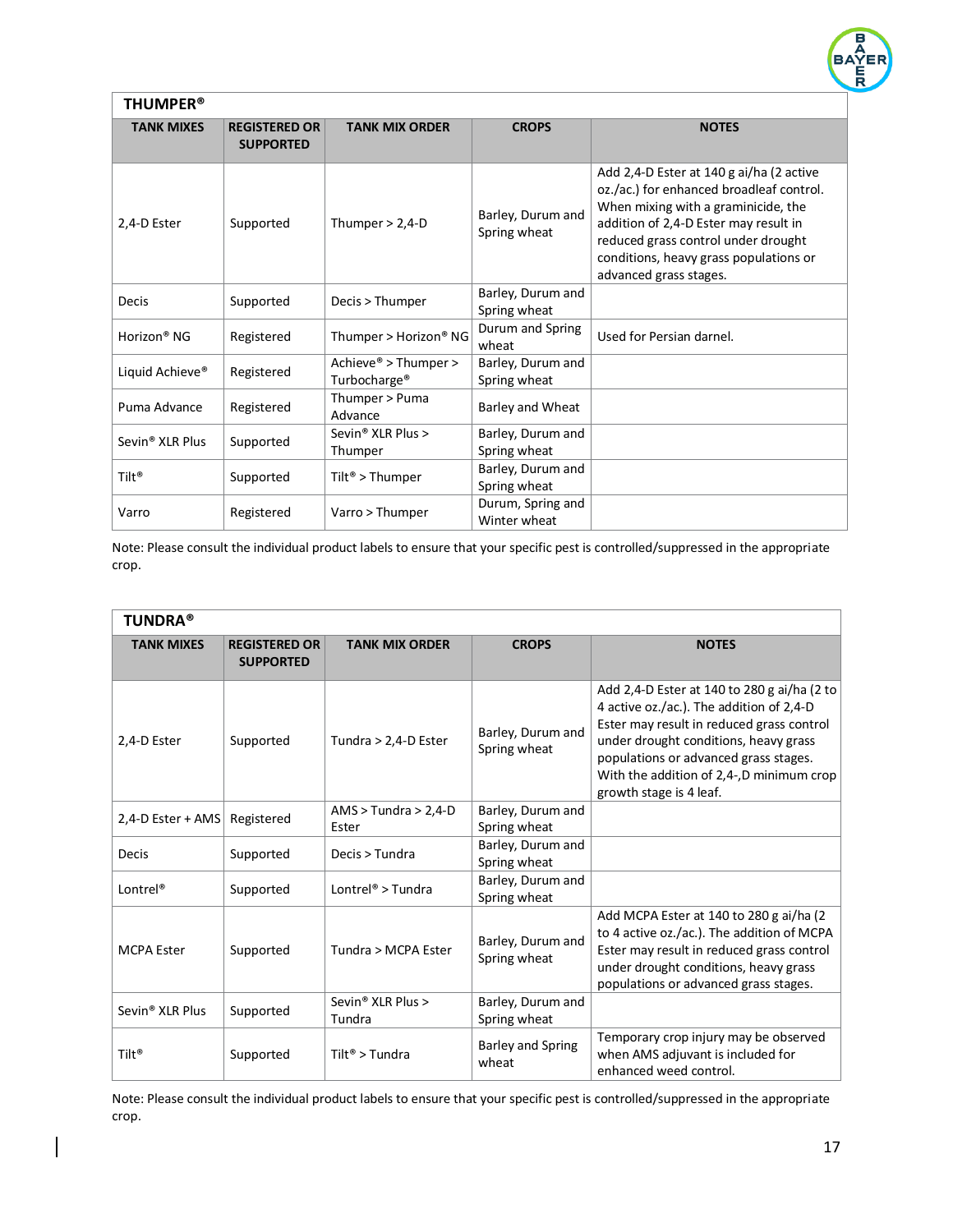

| <b>VARRO®</b>                                         |                                          |                                                                                                      |                                   |                                                                                                                                                                           |  |
|-------------------------------------------------------|------------------------------------------|------------------------------------------------------------------------------------------------------|-----------------------------------|---------------------------------------------------------------------------------------------------------------------------------------------------------------------------|--|
| <b>TANK MIXES</b>                                     | <b>REGISTERED OR</b><br><b>SUPPORTED</b> | <b>TANK MIX ORDER</b>                                                                                | <b>CROPS</b>                      | <b>NOTES</b>                                                                                                                                                              |  |
|                                                       |                                          |                                                                                                      |                                   | Unless otherwise noted for all Varro tank mixes, add AMS (spring wheat) or NIS (durum wheat) for enhanced grass control.                                                  |  |
| 2,4-D Ester                                           | Registered                               | AMS (0.5 L/ac. in<br>Wheat) > Varro > $2,4$ -<br>D<br>> NIS (0.25% v/v in<br>Durum)                  | Durum and Spring<br>wheat         | 2,4-D for improved stork's-bill control.                                                                                                                                  |  |
| Attain <sup>™</sup> XC                                | Registered                               | Varro > Attain <sup>™</sup> XC                                                                       | Spring wheat                      |                                                                                                                                                                           |  |
| Attain <sup>™</sup> XC                                | Supported                                | Varro > Attain <sup>™</sup> XC                                                                       | Durum wheat                       |                                                                                                                                                                           |  |
| Barricade <sup>®</sup> /<br>Barricade <sup>®</sup> II | Supported                                | Barricade <sup>®</sup> > Varro                                                                       | Durum and Spring<br>wheat         | Add AMS (spring wheat) or NIS (durum wheat)<br>for enhanced grass control. Add MCPA (4<br>active oz./ac.) for volunteer Clearfield® canola<br>or Group 2 resistant weeds. |  |
| Barricade <sup>®</sup> M                              | Supported                                | Barricade <sup>®</sup> M > Varro                                                                     | Durum and Spring<br>wheat         | Add AMS (spring wheat) or NIS (durum wheat)<br>for enhanced grass control.                                                                                                |  |
| <b>Buctril M</b>                                      | Registered                               | Varro > Buctril M                                                                                    | Durum and Spring<br>wheat         |                                                                                                                                                                           |  |
| <b>Buctril M</b>                                      | Supported                                | Varro > Buctril M                                                                                    | Winter wheat                      |                                                                                                                                                                           |  |
| Curtail <sup>™</sup> M                                | Registered                               | AMS > Varro ><br>Curtail <sup>™</sup> M                                                              | Spring wheat                      | In spring wheat add AMS adjuvant when tank<br>mixing with Momentum™ herbicide.<br>Use NIS adjuvant in durum wheat.                                                        |  |
| Frontline™ XL                                         | Registered                               | Varro > Frontline™ XL                                                                                | Spring wheat                      |                                                                                                                                                                           |  |
| Grow TTF®                                             | Supported                                | Grow TTF® > Varro                                                                                    | Durum and Spring<br>wheat         |                                                                                                                                                                           |  |
| Infinity                                              | Registered                               | Varro > Infinity                                                                                     | Durum, Spring and<br>Winter wheat |                                                                                                                                                                           |  |
| Infinity FX                                           | Registered                               | AMS > Varro > Infinity<br><b>FX</b>                                                                  | Durum, Spring and<br>Winter wheat |                                                                                                                                                                           |  |
| <b>MCPA Ester</b>                                     | Registered                               | AMS (0.5 L/ac. in<br>Wheat) > Varro ><br><b>MCPA</b><br>> NIS (0.25% v/v in<br>Durum)                | Durum and Spring<br>wheat         |                                                                                                                                                                           |  |
| Momentum <sup>®</sup>                                 | Supported                                | AMS > Varro ><br>Momentum <sup>®</sup><br>> NIS (in Durum<br>wheat)                                  | Durum and Spring<br>wheat         | In spring wheat add AMS adjuvant when tank<br>mixing with Momentum™ herbicide.<br>Use NIS adjuvant in durum wheat.                                                        |  |
| OcTTain™                                              | Supported                                | Varro > OcTTain <sup>™</sup>                                                                         | Durum and Spring<br>wheat         | Minimum of 4 leaf crop stage as per OcTTain™<br>label.                                                                                                                    |  |
| Paradigm™                                             | Supported                                | AMS (0.5 L/ac. in<br>Spring or Winter<br>wheat > Paradigm <sup><math>M</math></sup> ><br>Varro >     | Durum, Spring and<br>Winter wheat | When Varro is tank mixed with Paradigm™,<br>non-ionic surfactant (NIS) is not required for<br>broadleaf control if MCPA or AMS is added in<br>the tank mixture.           |  |
| Pixxaro™                                              | Supported                                | AMS (0.5 L/ac. in<br>Spring or Winter<br>wheat $>$ Varro $>$<br>Pixxaro <sup>™</sup> > Pixxaro™<br>B | Durum, Spring and<br>Winter wheat | When Varro is tank mixed with Pixxaro <sup>™</sup> , NIS<br>is not required for broadleaf control.                                                                        |  |
| Prestige™XL                                           | Supported                                | Varro > Prestige™ XL                                                                                 | Durum and Spring<br>wheat         | In spring wheat add AMS adjuvant when tank<br>mixing with Prestige™ XL herbicide. Use NIS<br>adjuvant in durum wheat.                                                     |  |
| PP-23235                                              | Supported                                | PP-23235 > Varro                                                                                     | Durum and Spring<br>wheat         | Add MCPA Ester at 280 g ai/ha (4 active<br>oz/ac.) if required.                                                                                                           |  |
| PP-2525                                               | Supported                                | $PP-2525 > Varro$                                                                                    | Durum and Spring<br>wheat         | Add MCPA Ester at 280 g ai/ha (4 active<br>oz/ac.) if required.                                                                                                           |  |

 $\vert$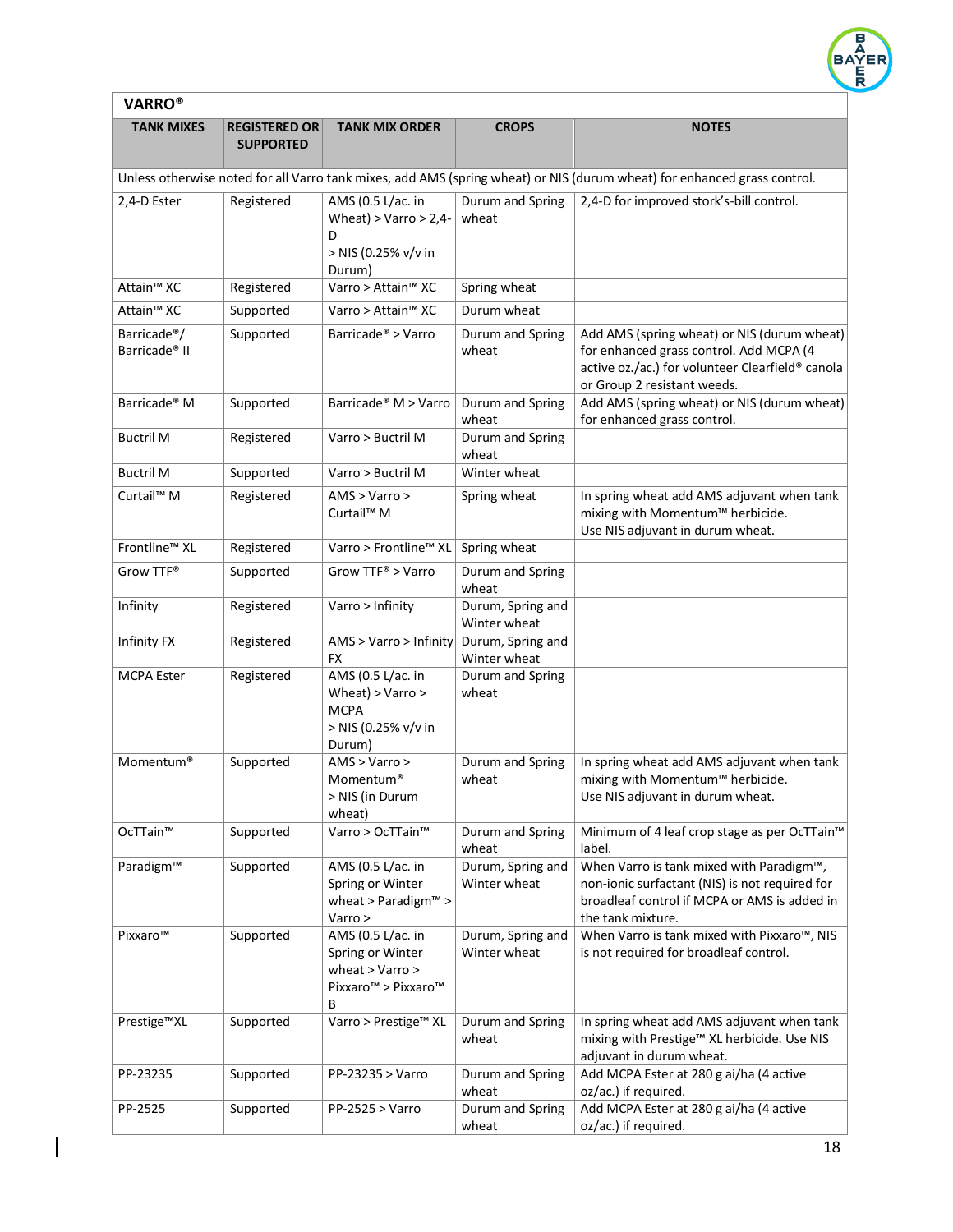

| PP-31155                                        | Supported  | PP-31155 > Varro                        | Durum and Spring<br>wheat         | Add MCPA Ester at 280 g ai/ha (4 active<br>oz/ac.) if required.                                                                                                                                                                            |
|-------------------------------------------------|------------|-----------------------------------------|-----------------------------------|--------------------------------------------------------------------------------------------------------------------------------------------------------------------------------------------------------------------------------------------|
| Refine <sup>®</sup><br>M/Broadside <sup>®</sup> | Supported  | $Refine$ <sup>®</sup> > Varro           | Durum and Spring<br>wheat         |                                                                                                                                                                                                                                            |
| Refine <sup>®</sup> SG                          | Registered | $Refine$ <sup>®</sup> > Varro           | Spring wheat                      |                                                                                                                                                                                                                                            |
| Refine <sup>®</sup> SG + 2,4-<br>D Ester        | Registered | Refine <sup>®</sup> > Varro > 2,4-<br>D | Spring wheat                      |                                                                                                                                                                                                                                            |
| Refine <sup>®</sup> SG +<br><b>MCPA Ester</b>   | Registered | $Refine^* > Varro >$<br><b>MCPA</b>     | Spring wheat                      | Improved Canada thistle control.                                                                                                                                                                                                           |
| Retain <sup>®</sup> SG                          | Supported  | Varro > Retain <sup>®</sup>             | Durum and Spring<br>wheat         |                                                                                                                                                                                                                                            |
| Stellar™                                        | Supported  | Varro > Stellar <sup>™</sup>            | Durum and Spring<br>wheat         |                                                                                                                                                                                                                                            |
| Thumper                                         | Registered | Varro > Thumper                         | Durum, Spring and<br>Winter wheat |                                                                                                                                                                                                                                            |
| Tilt <sup>®</sup>                               | Supported  | Varro > Tilt <sup>®</sup>               | Spring and Winter<br>wheat        | Temporary crop injury may be observed when<br>AMS adjuvant is included for enhanced weed<br>control. Studies show that greatest return on<br>investment using a foliar fungicide occurs<br>when applied at the head and flag leaf timings. |
| Travallas <sup>®</sup>                          | Supported  | Travallas <sup>®</sup> > Varro          | Durum and Spring<br>wheat         |                                                                                                                                                                                                                                            |

| <b>VELOCITY M3</b>          |                                          |                                              |                                   |                                                                                                                                                                                                                                                                                                                                                                            |
|-----------------------------|------------------------------------------|----------------------------------------------|-----------------------------------|----------------------------------------------------------------------------------------------------------------------------------------------------------------------------------------------------------------------------------------------------------------------------------------------------------------------------------------------------------------------------|
| <b>TANK MIXES</b>           | <b>REGISTERED OR</b><br><b>SUPPORTED</b> | <b>TANK MIX ORDER</b>                        | <b>CROPS</b>                      | <b>NOTES</b>                                                                                                                                                                                                                                                                                                                                                               |
| 2,4-D Ester                 | Supported                                | Velocity $m3 > 2,4$ -D<br>Ester              | Durum, Spring and<br>Winter wheat | Add 2,4-D Ester at 140 to 280 g ai/ha (2 to 4<br>active oz./ac.). The addition of 2,4-D Ester may<br>result in reduced grass control under drought<br>conditions, heavy grass populations or<br>advanced grass stages. In Spring and Winter<br>wheat, include AMS adjuvant when adding<br>2,4-D Ester. With the addition of 2,4-D,<br>minimum crop growth stage is 4 leaf. |
| 2,4-D Ester + AMS           | Registered                               | AMS > Velocity m3 ><br>2,4-D Ester           | Spring wheat                      | For control of Stork's-bill. Add 2,4-D Ester at<br>280 g ai/ha (4 active oz./ac.).<br>With the addition of 2,4-D minimum crop<br>growth stage is 4 leaf.                                                                                                                                                                                                                   |
| <b>Decis</b>                | Supported                                | Velocity m3 > Decis                          | Durum and Spring<br>wheat         |                                                                                                                                                                                                                                                                                                                                                                            |
| Lontrel™                    | Supported                                | Lontrel™ > Velocity<br>m <sub>3</sub>        | Durum and Spring<br>wheat         |                                                                                                                                                                                                                                                                                                                                                                            |
| <b>MCPA Ester</b>           | Supported                                | Velocity m3 > MCPA<br>Ester                  | Durum, Spring and<br>Winter wheat | Add MCPA Ester at 140 to 280 g ai/ha (2 to 4<br>active oz./ac.). The addition of MCPA Ester<br>may result in reduced grass control under<br>drought conditions, heavy grass populations<br>or advanced grass stages. In Spring and Winter<br>wheat, include AMS adjuvant when adding<br>MCPA Ester.                                                                        |
| Sevin <sup>®</sup> XLR Plus | Supported                                | Sevin <sup>®</sup> XLR Plus ><br>Velocity m3 | Durum and Spring<br>wheat         |                                                                                                                                                                                                                                                                                                                                                                            |
| Tilt <sup>®</sup>           | Supported                                | Tilt® > Velocity m3                          | Spring and Winter<br>wheat        | Temporary crop injury may be observed when<br>AMS adjuvant is included for enhanced weed<br>control.                                                                                                                                                                                                                                                                       |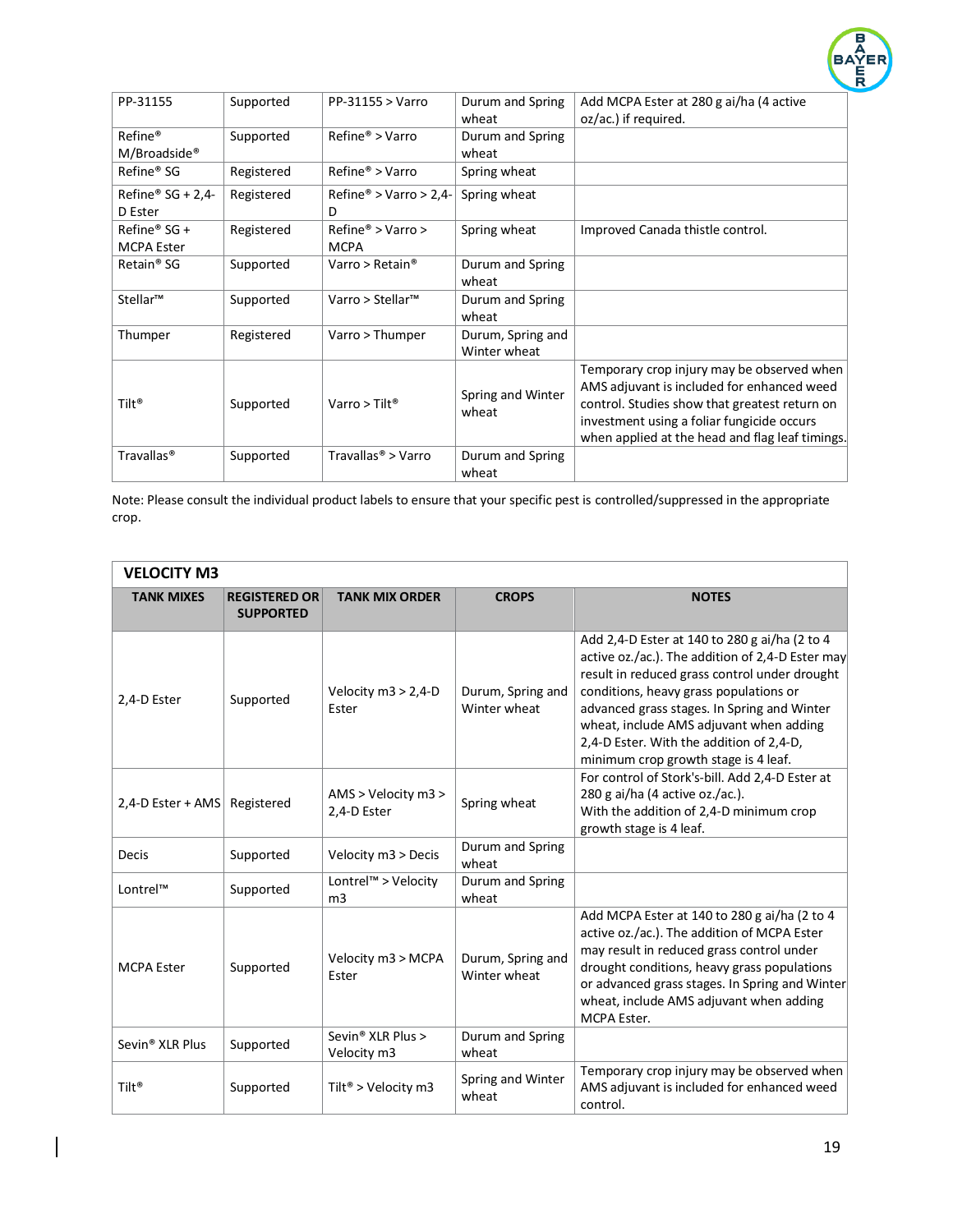

| VIOS® G3                                                                                |                                                    |                                                                                             |              |                                          |
|-----------------------------------------------------------------------------------------|----------------------------------------------------|---------------------------------------------------------------------------------------------|--------------|------------------------------------------|
| <b>TANK MIXES</b>                                                                       | <b>REGISTERED</b><br><b>OR</b><br><b>SUPPORTED</b> | <b>TANK MIX ORDER</b>                                                                       | <b>CROPS</b> | <b>NOTES</b>                             |
| Atrazine +<br>Roundup brand<br>herbicides                                               | Supported <sup>1</sup>                             | Atrazine > Vios ><br>Roundup brand<br>herbicides                                            | Corn         | Roundup-tolerant (glyphosate) corn only. |
| Liberty <sup>®</sup>                                                                    | Registered                                         | Vios > Liberty <sup>®</sup>                                                                 | Corn         | Liberty <sup>®</sup> tolerant corn only. |
| Roundup brand<br>herbicides                                                             | Registered                                         | Vios > Roundup brand<br>herbicides                                                          | Corn         | Roundup-tolerant (glyphosate) corn only. |
| Roundup Xtend<br>with VaporGrip<br>Technology                                           | Supported                                          | Vios> Roundup Xtend<br>with VaporGrip<br>Technology                                         | Corn         | Up to the 5 leaf stage of corn           |
| XtendiMax with<br>VaporGrip<br>Technology +<br>Roundup <sup>®</sup> Brand<br>herbicides | Supported <sup>1</sup>                             | Vios > XtendiMax with<br>VaporGrip Technology +<br>Roundup <sup>®</sup> Brand<br>herbicides | Corn         | Up to the 5 leaf stage of corn.          |

Note: Please consult the individual product labels to ensure that your specific pest is controlled/suppressed in the appropriate crop.

<sup>1</sup> These tank mixes are supported because both non-Roundup products are registered for use with Roundup brand herbicides individually.

| <b>XTENDIMAX<sup>®</sup> WITH VAPORGRIP® TECHNOLOGY</b> |                                          |                                                                         |                                                                |                                                                |  |
|---------------------------------------------------------|------------------------------------------|-------------------------------------------------------------------------|----------------------------------------------------------------|----------------------------------------------------------------|--|
| <b>TANK MIXES</b>                                       | <b>REGISTERED OR</b><br><b>SUPPORTED</b> | <b>TANK MIX ORDER</b>                                                   | <b>CROPS</b>                                                   | <b>NOTES</b>                                                   |  |
| 2,4-D Amine                                             | Registered                               | $2,4$ -D Amine ><br>XtendiMax with<br>VaporGrip Technology              | Spring Barley,<br>Spring Rye, Spring<br>Wheat, Winter<br>Wheat | 2 to 5 leaf stage                                              |  |
| AAtrex <sup>®</sup> Liquid<br>480/Converge<br>Flexx     | Registered                               | AAtrex <sup>®</sup> Liquid ><br>XtendiMax with<br>VaporGrip Technology  | Field corn                                                     | Eastern Canada only. Spike to 5 leaf corn.                     |  |
| Authority                                               | Supported                                | Authority > XtendiMax<br>with VaporGrip<br>Technology                   | Roundup Ready 2<br>Xtend Soybeans                              | PRE emerge only                                                |  |
| Authority<br>Supreme                                    | Supported                                | Authority Supreme ><br>XtendiMax with<br>VaporGrip Technology           | Roundup Ready 2<br>Xtend Soybeans                              | PRE emerge only                                                |  |
| Converge XT                                             | Supported                                | Converge XT ><br>XtendiMax with<br>VaporGrip Technology                 | Field corn                                                     | Eastern Canada only. PRE to 3 leaf corn.                       |  |
| Corvus                                                  | Registered                               | Corvus > XtendiMax<br>with VaporGrip<br>Technology                      | Field corn                                                     | Pre-emergence or early post-emergence<br>(up to 2-leaf stage)  |  |
| Dual II Magnum®                                         | Registered                               | Dual II Magnum <sup>®</sup> ><br>XtendiMax with<br>VaporGrip Technology | Field corn,<br>Roundup Ready 2<br>Xtend Soybeans               | Eastern Canada Only. Spike to 2 leaf corn,<br>PRE to soybeans. |  |
| Express 50 SG                                           | Supported                                | Express > XtendiMax<br>with VaporGrip<br>Technology                     | Roundup Ready 2<br>Xtend Soybeans                              | PRE emerge only                                                |  |

 $\overline{\phantom{a}}$